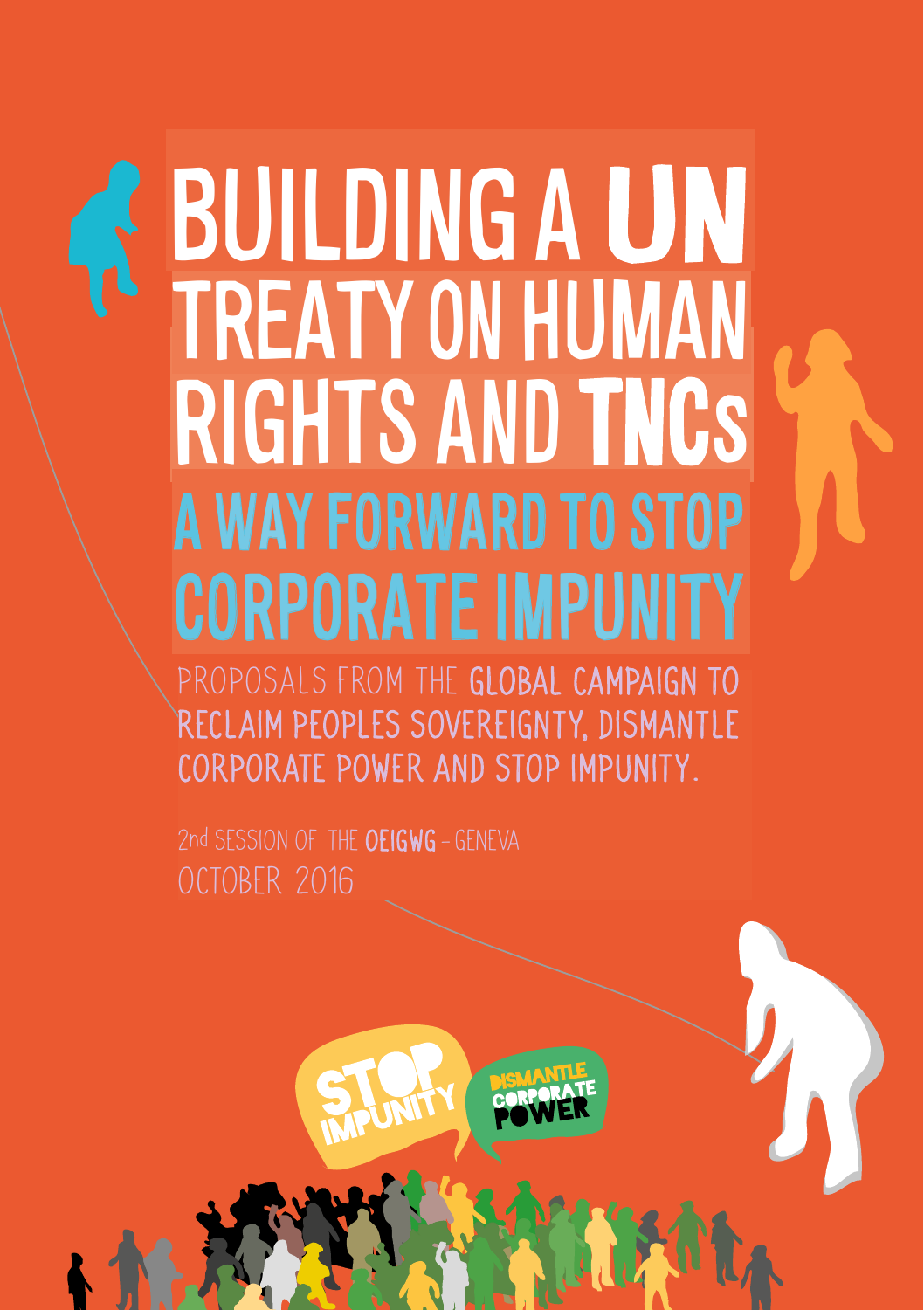In June 2014, the Human Rights Council adopted resolution 26/9 on the elaboration of an international legally binding instrument on transnational corporations (TNCs) and other business enterprises with respect to human rights. It has been a historic achievement after decades of discussions and failed attempts within the United Nations. Such an instrument has the potential to substantially promote the protection and fulfilment of human rights in the long-term and on a global scale. It can contribute to ending the impunity that TNCs routinely enjoy for their human rights violations, especially in countries of the Global South, and to ensuring access to justice for people affected by their activities.

This publication contains six points for consideration of the 2nd Session of the "Open-ended intergovernmental working group on transnational corporations and other business enterprises with respect to human rights" (OEIGWG) taking place in Geneva during October 24-28, 2016. The six points were presented by the Global Campaign to Reclaim Peoples Sovereignty, Dismantle Corporate Power and Stop Impunity (Global Campaign) as written submissions and as a contribution to the work of the OEIGWG. They express in their diversity the conviction that such a legally Binding Instrument is essential for two dimensions of the Campaign's work: to end corporate impunity and address the systemic power of TNCs which has reached unprecedented impacts on the daily lives of affected communities.

Officially launched in 2012, the Global Campaign is a network of over 200 social movements, networks, organisations and affected communities resisting the land grabs, extractive mining, exploitative wages and environmental destruction of transnational corporations (TNCs) in different global regions particularly in Africa, Asia and Latin America. It is a peoples global structural response to unaccountable corporate power which provides facilitation for dialogue, strategizing, exchanging information and experiences, acting as a space for visibility of resistance and deepening of solidarity. The Global Campaign is actively involved and has facilitated the gathering of dozens of delegates in Geneva for a week of high profile mobilization during the Human Rights Council session in June 2014, July 2015 and October 2016, to demand new binding norms on human rights and TNCs.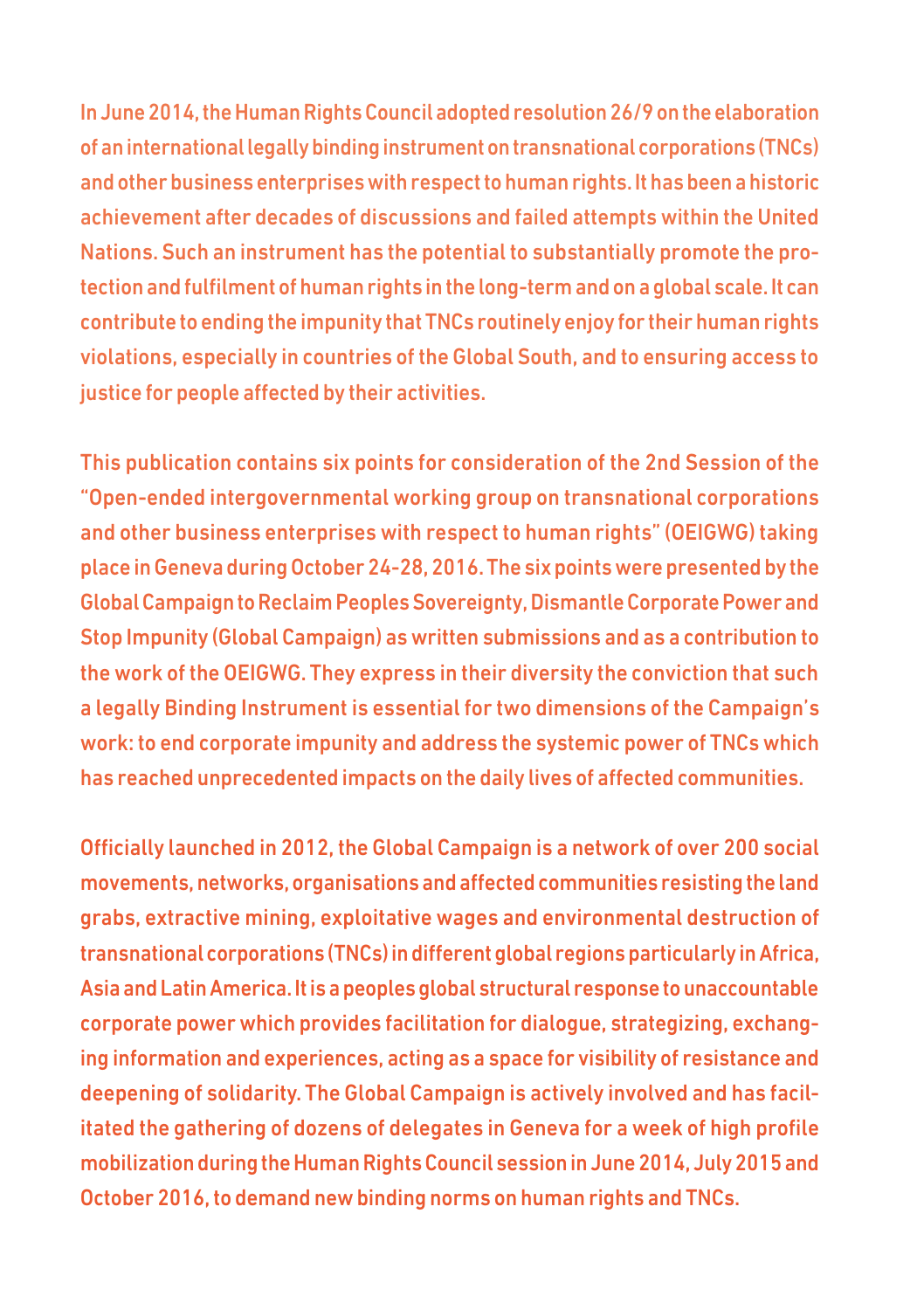**CONTENTS** 

- Treaty focus on TNCs & other Business Enterprises of international scope in relation to Human rights 1 PAGE 3
- Extraterritorial Obligations on Governments in relation to TNCs and human rights 2 PAGE 9



Obligations on Human Rights in TNC supply chains 4 PAGE 17

- International Financial Institutions (IMF/WB) & the Trade and Investment regime (WTO/FTAs & BITS) 5 PAGE 21
- Rights of Affected People 6 PAGE 28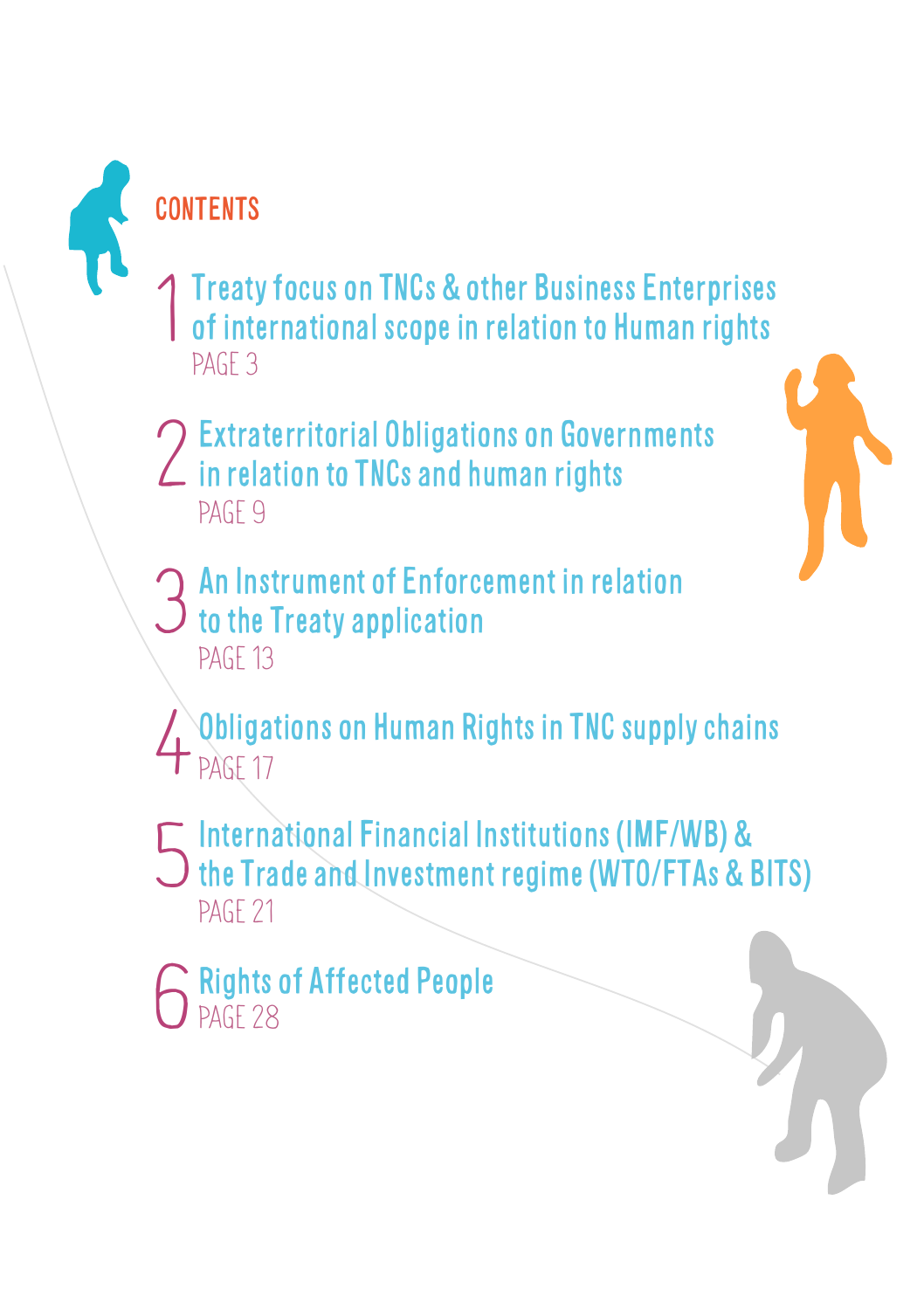#### Treaty focus on TNCs & other Business Enterprises of international scope in relation to Human rights 1

For a long time, it was considered that TNCs (and legal persons in general) could not be considered accountable for human rights violations<sup>1</sup> given that respect for human rights was considered incumbent on governments, which, alone, would be the subjects of international law.

This argument is not only contrary to international human rights law in force but also to its evolution. The Universal Declaration of Human Rights $^{\rm 2}$  states that :

"Nothing in this Declaration may be interpreted as implying for any State, group or person any right to engage in any activity or to perform any act aimed at the destruction of any of the rights and freedoms set forth herein" (Article 30).

The Declaration also specifies the duties of the individual to the community and the limits of the individual's rights:

"1. Everyone has duties to the community in which alone the free and full development of his personality is possible.

2. In the exercise of his rights and freedoms, everyone shall be subject only to such limitations as are determined by law solely for the purpose of securing due recognition and respect for the rights and freedoms of others and of meeting the just requirements of morality, public order and the general welfare in a democratic society.

3. These rights and freedoms may in no case be exercised contrary to the purposes and principles of the United Nations." (Article 29)

Although this might be limited to "serious crimes in international law", (including violations of certain human rights), in theory it is possible to bring the management of TNCs before the International Criminal Court.

In 2004, the Commission on Human Rights (replaced by the current Human Rights Council) recommended that the Economic and Social Council (ECOSOC) "confirm the importance and priority it accords to the question of the responsibilities of transnational corporations and related business enterprises with regard to human rights".<sup>3</sup> The ECOSOC then confirmed this 4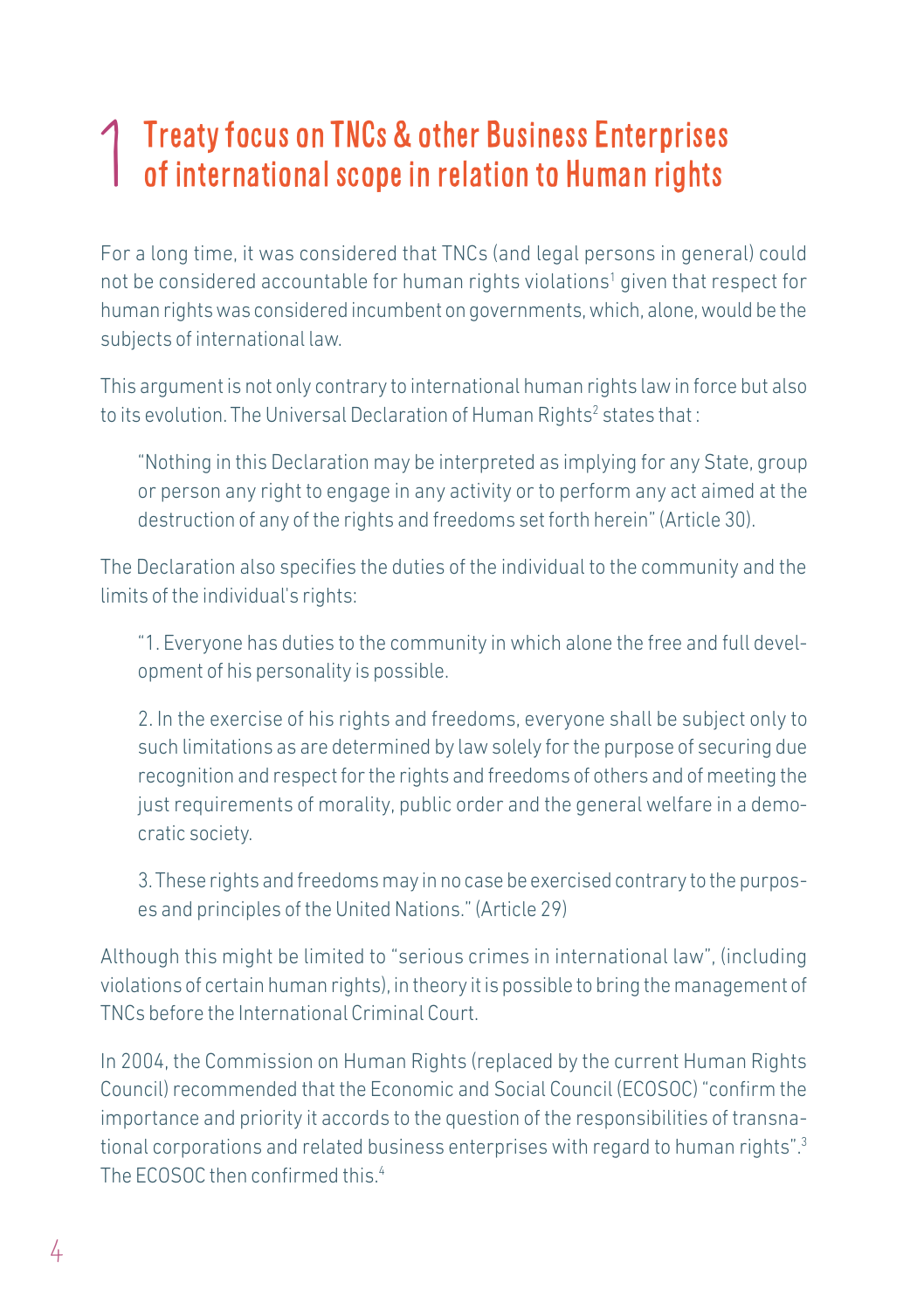Since 2008, the UN Human Rights Council has emphasized that "transnational corporations and other business enterprises have a responsibility to respect human rights".5 In 2014, the Human Rights Council repeated this, when stating that: "transnational corporations and other business enterprises have the obligation to respect human rights"6 .

The former Sub-Commission for the Promotion and Protection of Human Rights went even further, asserting:

"Within their respective spheres of activity and influence, transnational corporations and other business enterprises have the obligation to promote, secure the fulfilment of, respect, ensure respect of and protect human rights recognized in international as well as national law, including the rights and interests of indigenous peoples and other vulnerable groups."7

It is the term "ensure the respect of" that lends itself to diverse interpretations. While it goes without saying that TNCs must ensure the respect of human rights within the framework of their commercial relations, there is no question of them substituting for the state.

Other concerns were expressed in this regard by some legal experts favoring a regulation of TNC activities. For them, formally recognizing TNCs' obligation to respect human rights would amount to according to these entities the same status as that of states.

#### SOME POINTS FOR CONSIDERATION ARE PRESENTED HERE.

First, TNCs are legal persons and thus, subjects and objects of law. Hence, the legal rules apply equally to them and their decision makers. Their transnational character does not justify considering them "international legal persons, even if they can be subjects of international law like physical persons, as international legal doctrine and practice currently recognizes when referring to them. As international law stands now, the only international legal persons are those of public law: state and interstate organizations".<sup>8</sup>

Second, as already explained above, TNCs are bound to respect human rights. This obligation is obviously limited to the workings of the business enterprise and its commercial relations. It is thus not a general obligation, which is incumbent upon states. In fact, states have obligations to the overall population on their territory, besides their international obligations. The drafting of laws, their enforcement and the sanctions imposed on violators are the prerogatives of the states. In this regard, for example, the future treaty should also stipulate that TNCs may not use private security agents outside their business enterprise nor hire law enforcement agents to serve them.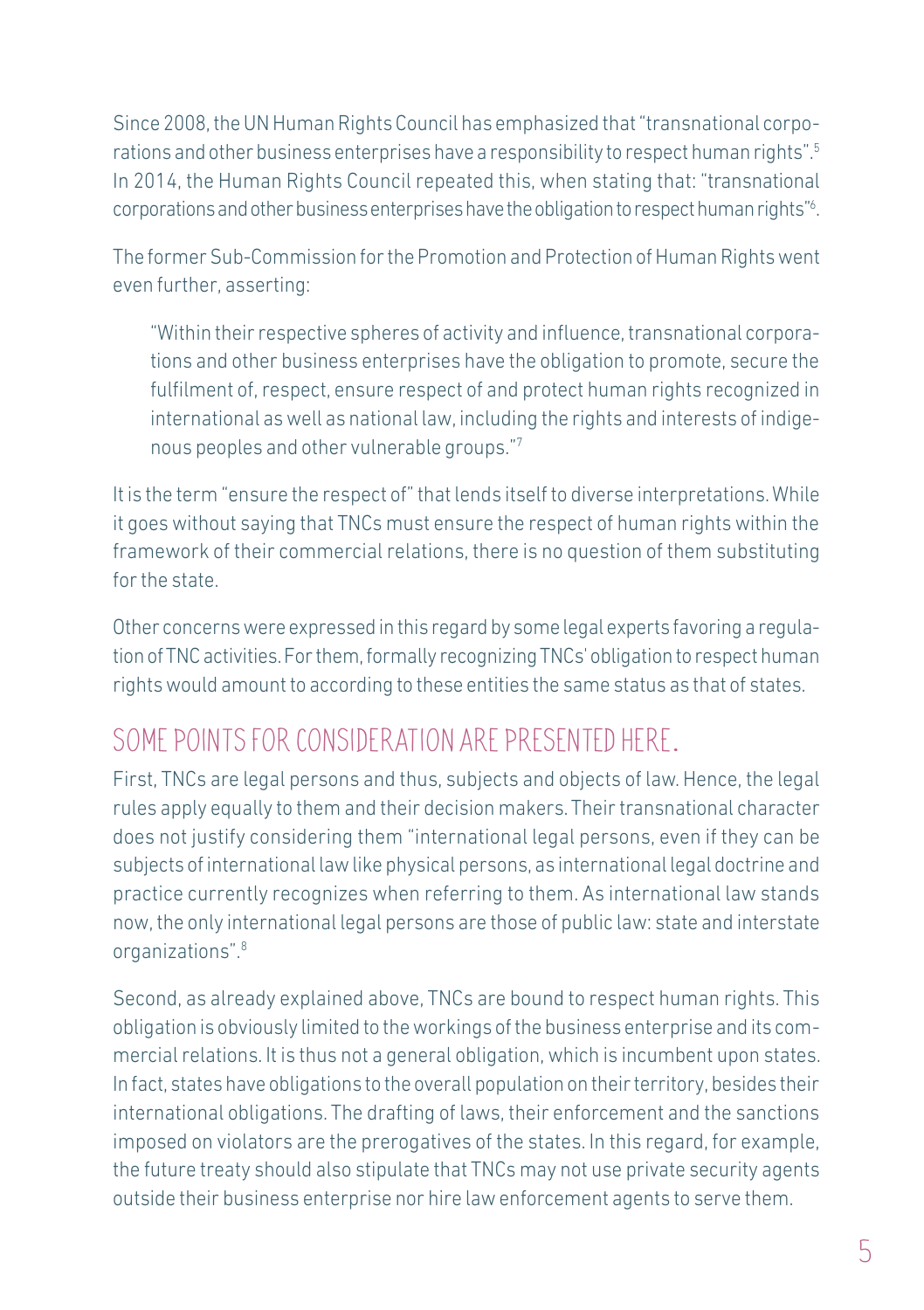Third, the power of the TNCs is not balanced by accountability on their side. On the contrary, in the course of the last decades, TNCs have greatly influenced the making of economic treaties in their own favour. Most bilateral and multilateral agreements on trade and investment place TNCs above the state, thus above the people and the citizens. Hence, these entities have all the rights (compensation in case of expropriation, unlimited transfer of assets abroad, compensation for claimed future income losses etc.), but they are not accountable for their acts (very often owing to the special status and/or their "skill" in maneuvering through national jurisdictions in the event of problems). Moreover, by short-circuiting national courts, TNCs have the right to bring states before the World Bank's tribunal, the International Center for Settlement of Investment Disputes (ICSID)<sup>9</sup>, which is unfailingly favorable to them, while states are denied this right.10Apart from the procedural obstacles (composition of the panels of judges, high costs etc.), the ICSID ignores national and international legislation on human rights, the environment and workers' right. In other words, it is a clear attack on the sovereignty of states and on the right of peoples to self-determination.

Fourth, by virtue of current international law, TNCs are bound to respect human rights. The Human Rights Council has confirmed this several times. All that remains is to clarify the human rights obligations of these entities and establish an enforcement mechanism.

Fifth, the future international instrument will be ratified by the states, and its implementation will be assured by an international public mechanism.

Sixth, if its enforcement is left to the good will of TNCs, what difference will there be between binding norms and voluntary codes of conduct?

Finally, TNCs are not democratic and transparent entities. They ferociously oppose submitting to binding human rights norms. They defend private interests (especially those of a handful of majority shareholders) and not the public interest. They can also be ephemeral, can go bankrupt, can be bought by other entities (or by governments), can transform themselves (completely change orientation) or disappear.

As we have already stated, there is no question of demanding that private actors such as TNCs substitute for the state. On the other hand, it is possible to demand that these entities refrain from all acts that violate human rights and oblige them to act so that the respect of these rights is guaranteed. Barring that, necessary measures must be taken (legislative, administrative and political) to require of persons with authority (both legal and physical) accountability before the courts (national and international) for the non-respect of human rights.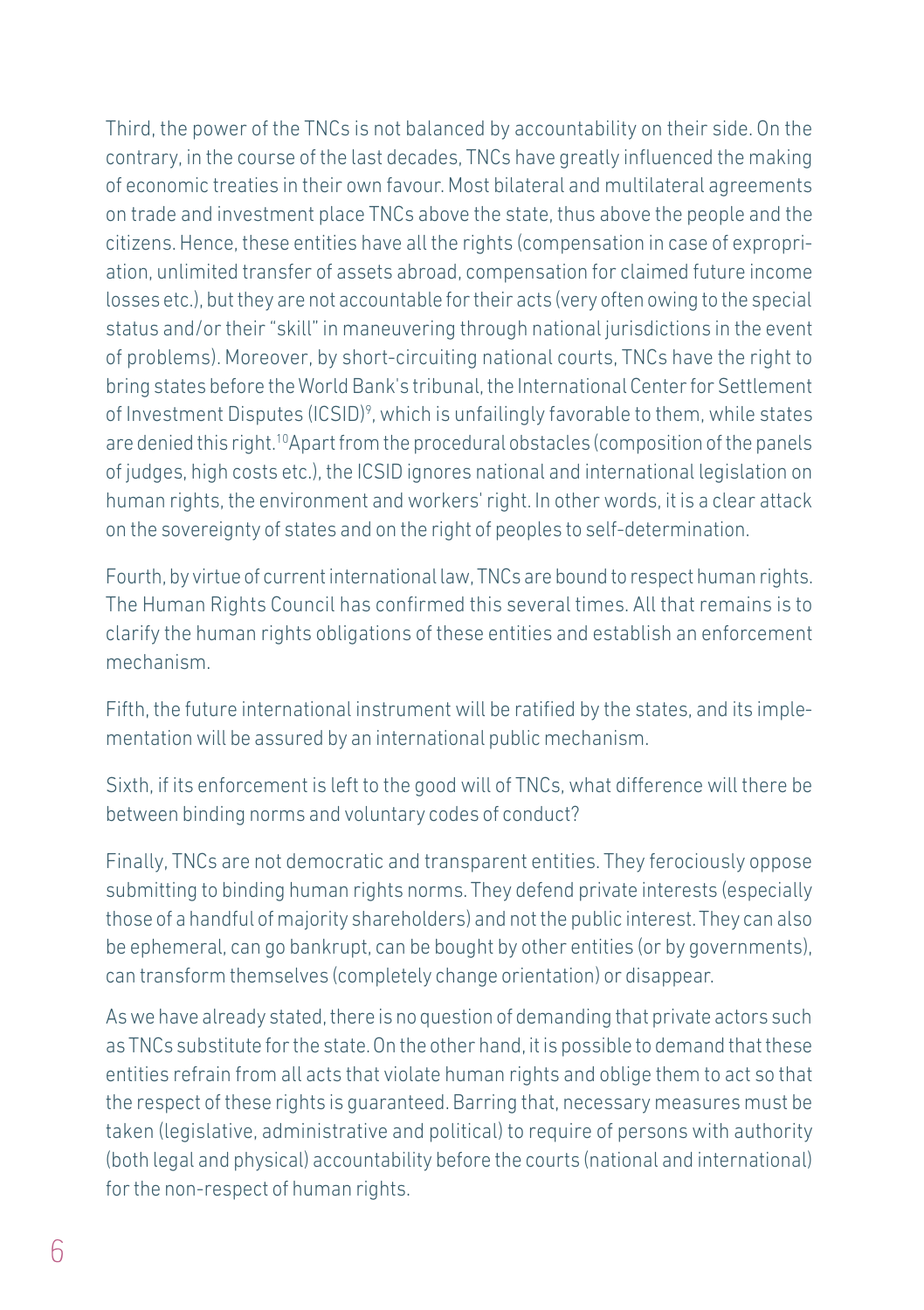Such responsibility is more than ever indispensable given that privatization and deregulation policies imposed by certain international bodies (IMF and the World Bank, in particular) entrust to TNCs an ever greater number of public services that until recently were provided by the state. The people must thus have the possibility to defend their rights faced with those of the TNCs, which are supposed to supply services, including those essential for living in dignity.

There is a major legal gap in international human rights law that needs to be closed to end the impunity for human rights violations committed by TNCs. This must be the main objective of this new legally binding international instrument that will be developed by the UN open-ended intergovernmental working group on transnational corporations and other business enterprises with respect to human rights.

- 1. At this point, it is worth mentioning briefly a minor semantic problem between French and English concerning the term "responsibility", which can create confusion. The French word, responsabilité, has two meanings that are expressed in English by two different words: responsible/responsibility and accountable/accountability. The latter includes the idea of liability.
- 2. Adopted by the United Nations General Assembly10 December 1948, it has become the source for all human rights norms and has acquired a binding character, for all the United Nations member states are bound to implement it.
- 3. Commission on Human Rights, Decision 2004/116, 20 April 2004.
- 4. ECOSOC, Decision 2004/279.
- 5. Human Rights Council, Resolution 8/7, 18 June 2008, and Resolution 17/4, 16 June 2011.
- 6. Human Rights Council, Resolution 26/9
- 7. Norms on the Responsibilities of Transnational Corporations and Other Business Enterprises with Regard to Human Rights, E/CN.4/Sub.2/2003/12, 26 August 2003, § 1: http://www.cetim.ch/ wp-content/uploads/G0316008.pdf
- 8. The Activities of Transnational Corporations: The Need for a Legal Framework: Acts and Conclusions of the Seminar of Céligny, (Geneva: CETIM, July 2001).
- 9. See Alejandro Teitelbaum, International, Regional, Subregional and Bilateral Free Trade Agreements, July 2010, CETIM. Source : http://www.cetim.ch/wp-content/uploads/report-7a.pdf
- 10. See Report of the Independent Expert on the promotion of a democratic and equitable international order, A/HRC/27/51, § 16.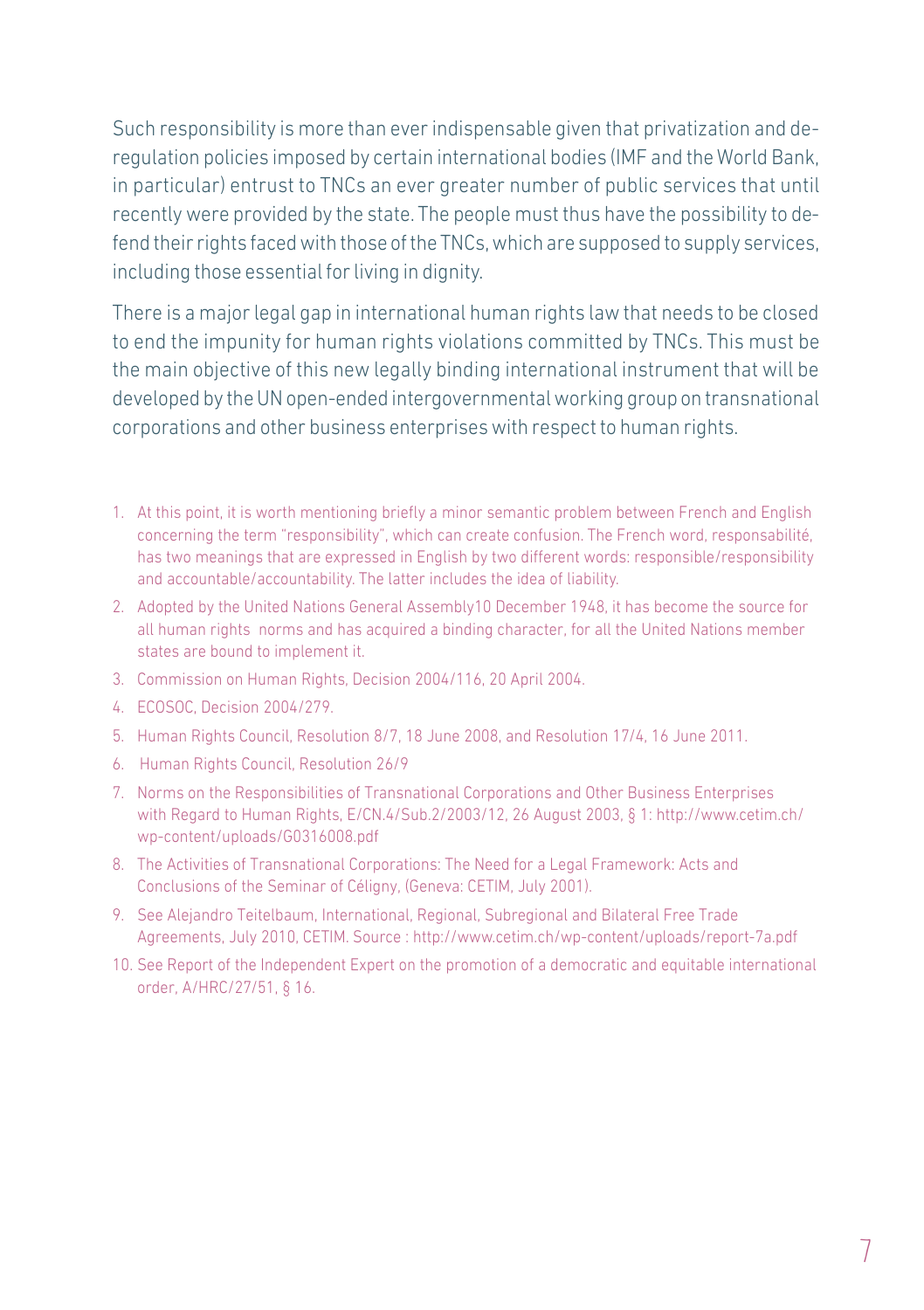## Extraterritorial Obligations on Governments  $\sum$  Extraterritorial Obligations on Gover<br> $\sum$  in relation to TNCs and human rights

Effective protection of human rights demands that TNCs do not impair human rights wherever they operate. This includes the obligation not to harm the enjoyment of human rights and to redress such harm, when it occurs. Home States to TNCs are under a human rights obligation to respect, protect, fulfill and remedy the abuses and offences abroad of certain TNCs, as set out by the 2011 Maastricht Principles on Extraterritorial Obligations in the Area of Economic, Social and Cultural Rights<sup>1</sup>, drawn from international law.

In its statement on the obligations of states Parties regarding the corporate sector and economic, social and cultural rights<sup>2</sup>, the Committee on Economic Social and Cultural Rights (CESCR) details the obligation of States to protect from abuses by third parties.

In one of its decisions, the Human Rights Committee asked Germany to establish "the expectation that all business enterprises domiciled in its territory and/or its jurisdiction respect human rights standards in accordance with the Covenant throughout their operations. It is also encouraged to take appropriate measures to strengthen the remedies provided to protect people who have been victims of activities of such business enterprises operating abroad."3

The Committee on the Rights of the Child (CRC), the body that monitors and reports on implementation of the United Nations Convention on the Rights of the Child, adopted in 2013 a General Comment on obligations of states in relation to impacts of business on the Rights of the Child. The Committee affirms that the extra territorial activities of TNCs must be regulated by home States:

"Host States have the primary responsibility to respect, protect and fulfill children's rights in their jurisdiction. They must ensure that all business enterprises, including transnational corporations operating within their borders, are adequately regulated within a legal and institutional framework that ensures that they do not adversely impact on the rights of the child and/or aid and abet violations in foreign jurisdictions." (§ 42).<sup>4</sup>

The Maastricht Principles consider also the extraterritorial obligations of States to protect human rights from non-state actors:

Maastricht Principle 24 points out that the obligation of states to take necessary measures to ensure economic, social and cultural rights relates to non-state actors that are subject to States' regulatory powers<sup>5</sup>. In other words, a State can only regulate and ensure protection in a foreign territory, if it has the powers and jurisdiction/permission to do so.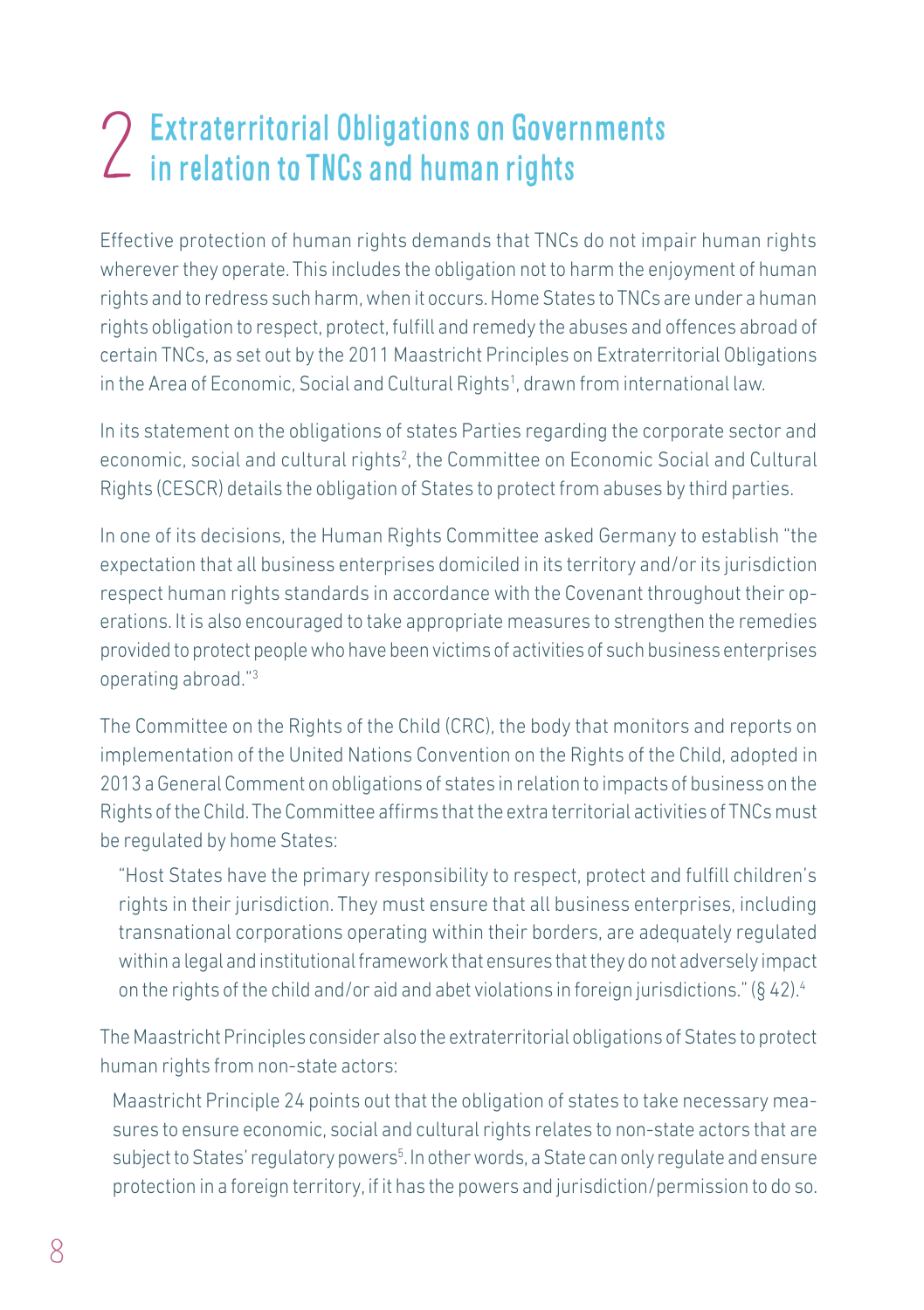Maastricht Principles 25 describes when such jurisdiction is in place. The same principle also implies that several foreign States may have jurisdiction at the same time in line with the cooperation principle and with Maastricht Principles 37 that calls on "all States involved" to provide remedy. Maastricht 25c makes it clear which States carry the protect-obligation – either directly or through the parent of the controlling company. In this sense a company can have several home States.

This implies that it must be a common goal of the States to overcome corporate barriers that hide the responsibilities of transnational companies and of the people who make the decisions for them, - both in civil and criminal law.

Tax havens and the use of complex corporate arrangements to keep capital apart from accountability are legal mechanisms used to ensure the security of corporate assets which translates into impunity for the harm caused by business activities. The strategy of Transnational Companies, therefore, is to shield their corporate assets from liability (in States they can rely on), while their subsidiaries, which are in fact held liable for their activities remain asset-free (in States where the risks of their operations occur).

Thus, when applying the principle of limited liability to the creation of a subsidiary company abroad, the company headquarters and the subsidiary are understood as two completely separate legal entities. This strategy is often used as a shield to protect the parent company from any responsibility for the subsidiaries actions abroad.

Hence, from the understanding of the transnational company´s structure, it is necessary to establish the presumption that, in fact, although TNCs are composed of several legal entities, they consist of one economic unit - an articulated and cohesive group with common goals. Therefore, it is justifiable to consider that the actions performed by subsidiaries are the parent company´s responsibility and, as a consequence, the home states' as well, as stipulated in Maastricht Principles 25. This is justified by the same decentralized nature of business activity, based on outsourcing mechanisms, which is the central element of its production process.

There is, therefore, a joint responsibility between parent companies and their subsidiaries, as well as in relation to its supply chain, licensees and contractors, since they all share responsibility for impairing civil, political, social, economic, cultural and environmental rights, for which they are connected, through economic transactions, with the TNCs.

Therefore, to make accountability of transnational companies for their production chains possible, information about their business activities should flow freely and transparently,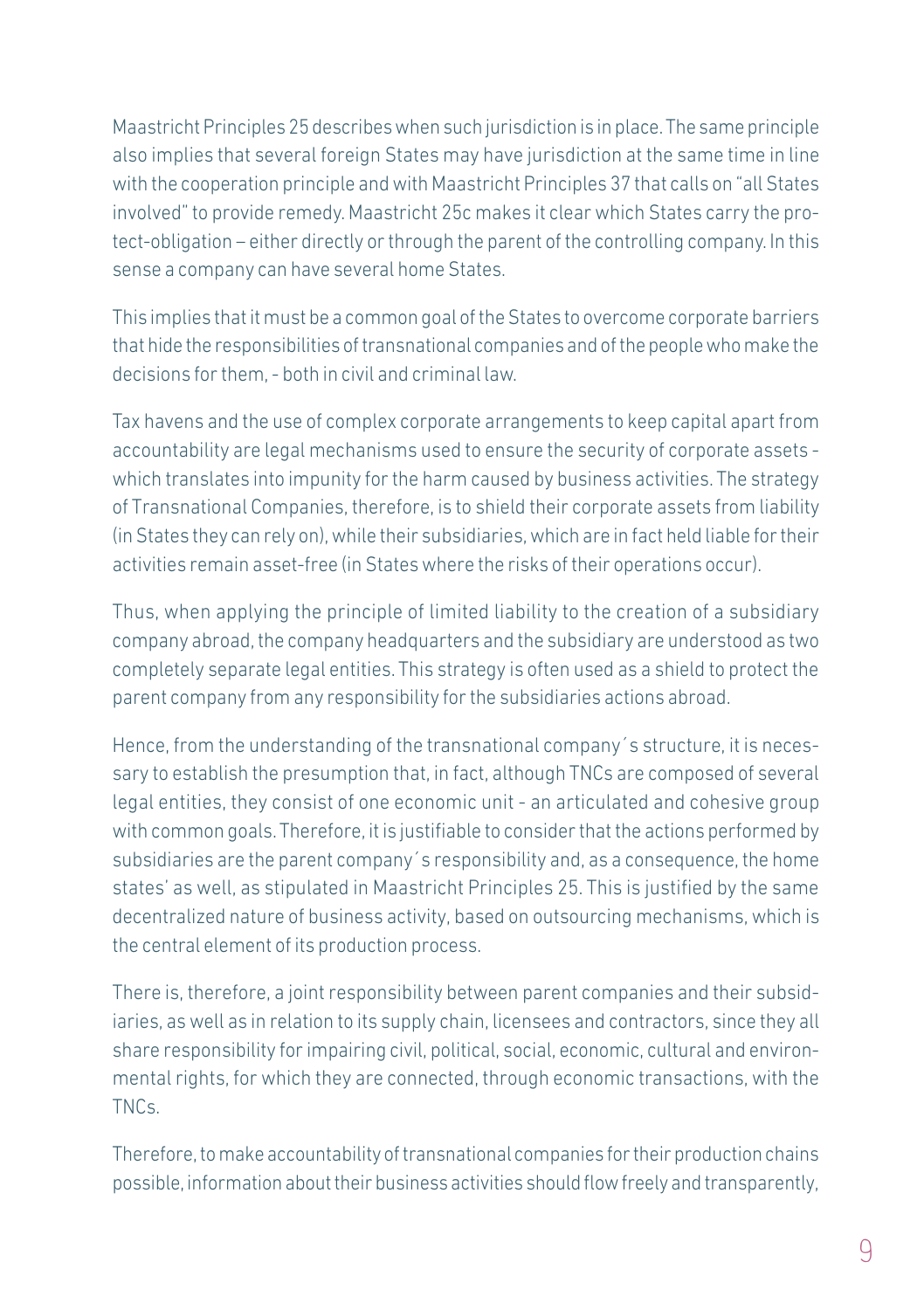also to prevent that States cannot commit to secret agreements with TNCs. In order to do so, Transnational Companies must make public the countries in which they conduct their practices, identifying its affiliates, suppliers, subcontractors and licensees, as well as the legal form of participation in other companies or legal entities. They must publish their revenue, the number of workers they employ, their funds and the taxes paid in each country.

It is crucial that States develop corporate criminal law, the law of torts and administrative law so that they become instruments for the protection of human rights against TNCs and other business and that judges interpret legislation in accordance with the human rights obligations of their States and with the primacy of human rights. Moreover, Governments must incorporate social, labor and environmental clauses in public bidding calls, in addition to avoiding services and products derived from transnational companies - or from production chains - in which human rights have been harmed.

Moreover, when the cooperation mechanism, coupled with the complementarity principle, shows itself not sufficient, the possibility of access to an international court must be considered. The notion of "exhaustion of domestic remedies" must be more flexible when individual cases demonstrate a difficulty of access to the home states' justice system or even in the case of an unfair or ineffective due process on the issue.

Furthermore, if both the home states and the host state have difficulties in carrying out the necessary steps to redressing abuses, Professor Olivier de Schutter (2006)6 suggests the need for a provision of forum necessitatis. That mechanism would allow for victims the access to justice in any State in which the company responsible has a significant operational level.

The establishment of an international court addressing the harm done by TNCs to the enjoyment of human rights would also be an important contribution towards dismantling the impunity enjoyed by transnational corporations. The court should be provided with independent judicial functions, although an auxiliary body – the Public Center for the Control of Transnational Corporations - could have the constant task of coordination with States and civil society, and provide access to TNCs and information on its activities. The center would collect and gather information, receive claims and advise the complainants.

States should commit to cooperating with the Center and respecting and enforcing the Court's judgments against the company. They have to adjust their local laws in order to make this possible in their territory.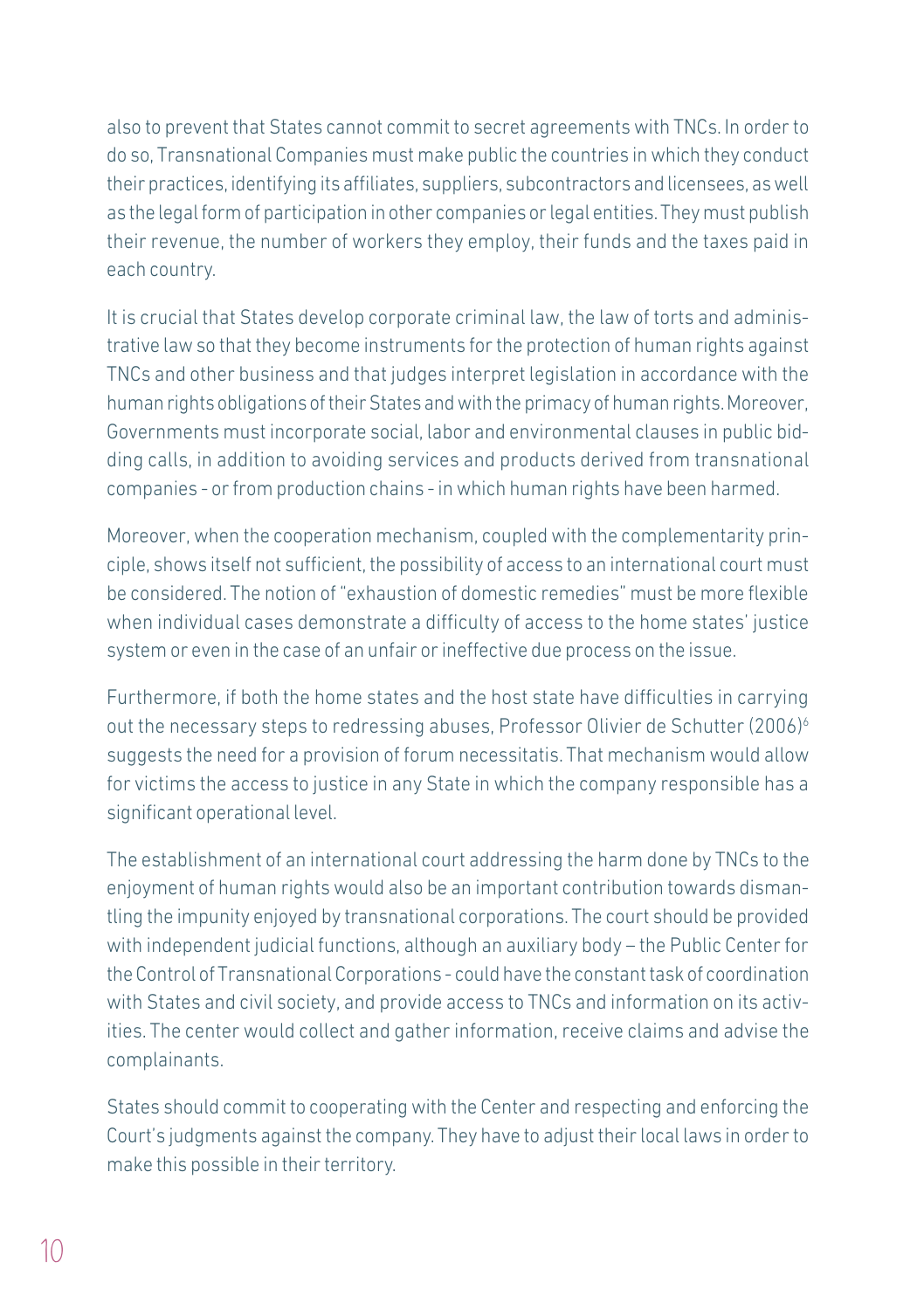The Court would exercise a kind of international civil jurisdiction accepting legal action against the corporate assets of the company and against its directors, while criminal liability would be a different issue. An alternative would be to make use of the existing International Criminal Court or to change it, with the inclusion of corporate crimes against human rights in the list of crimes under its jurisdiction.

The Madrid and Buenos Aires Principles on Universal Jurisdiction $^\prime$  state that the universal jurisdiction determines the obligation to investigate and, if necessary, file suits via national courts in cases of crimes under international law: genocide, crimes against humanity, war crimes, piracy, slavery, enforced disappearances, torture, human traffic, extrajudicial executions and the crime of aggression. These crimes can be committed in many ways, including that of economic activities and that may affect the environment.

The incorporation of the Universal Jurisdiction Principle in domestic law by the states would allow their application to economic crimes against the environment that seriously affects human rights of communities or involve the irreversible destruction of ecosystems, due to its scope and scale. As a result, of this integration, transnational corporations will become liable for action - accomplices, collaborators, instigators, inductors or concealers - or omission, criminally and/or in civil law for the crimes described.

- 1. http://www.etoconsortium.org/en/main-navigation/library/maastricht-principles/
- 2. Cf. E/C.12/2011/1, 12 July 2011.
- 3. CCPR/C/DEU/CO/6, § 16, 13 November 2012.
- 4. CRC, General Comment 16, CRC/C/GC/16, 17 April 2013.
- 5. Maastricht Principles on the Extraterritorial Obligations of States in the Area of Economic, Social and Cultural Rights, ETO Consortium, 2013, p. 9.
- 6. Olivier de Schutter, « Extraterritorial Jurisdiction as a tool for Improving the Human Rights Accountability of Transnational Corporations». 2006. https://business-humanrights.org/en/ pdf-extraterritorial-jurisdiction-as-a-tool-for-improving-the-human-rights-accountability-oftransnational-corporations
- 7. Principles de Madrid y Buenos Aires. Universal Jurisdiction 2015. At: http://www.hormantruth. org/ht/sites/default/files/files/universal%20jurisdiction/MADRID%20-%20BUENOS%20AIRES%20 PRINCIPLES%20OF%20UNIVERSAL%20JURISDICTION%20%20%20%20-EN.pdf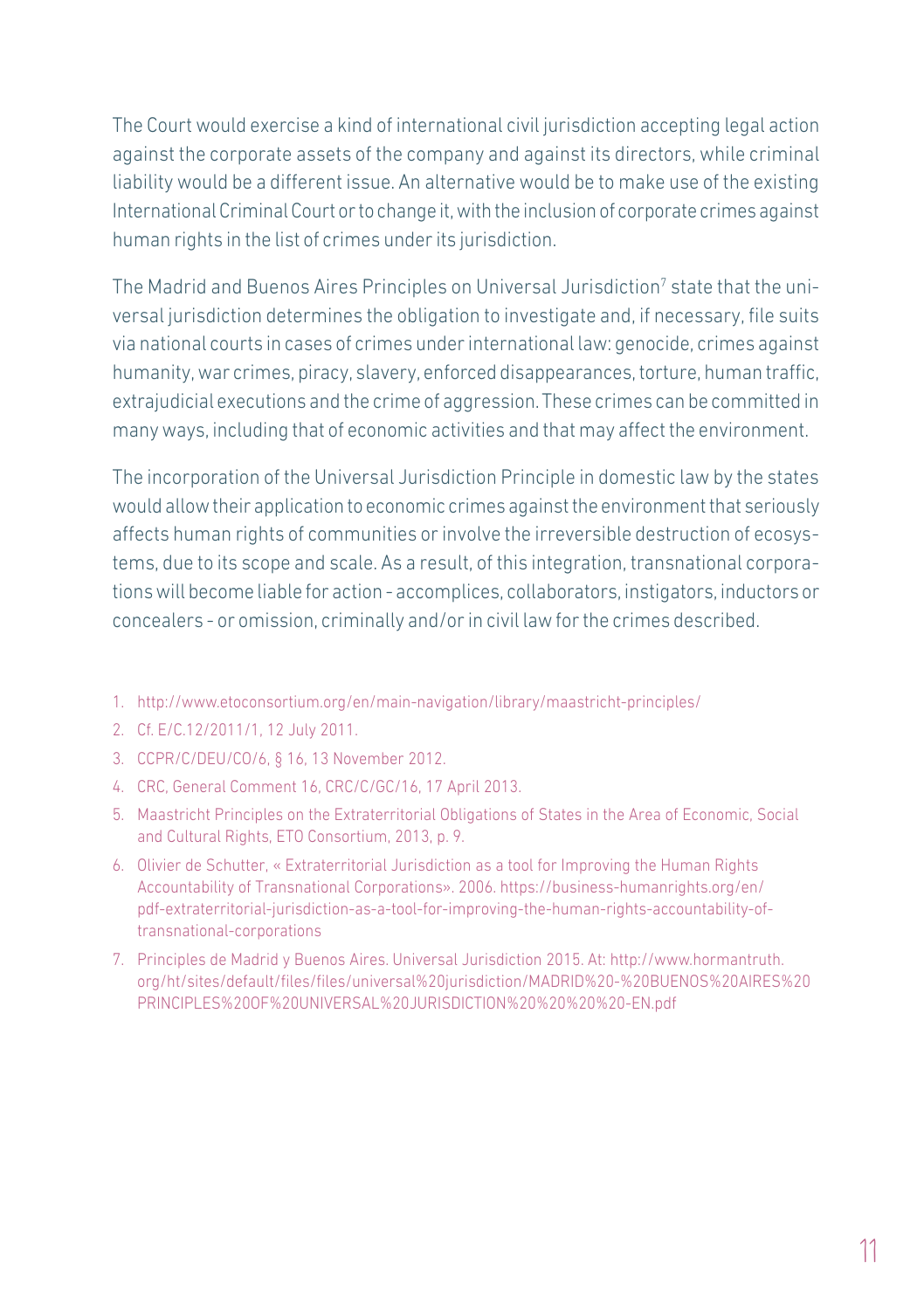# An Instrument of Enforcement in relation  $\mathfrak I$  an Instrument of Enforc<br> $\mathfrak I$  to the Treaty application

## 1. CONTEXT

In addition to the fact that there are no binding norms on TNCs with respect to human rights, there is also no international instrument or mechanism of enforcement. The Global Campaign therefore proposes the establishment of an International Tribunal on Transnational Corporations and Human Rights that operates as a complement to national, regional and universal mechanisms and guarantees access to an independent judicial forum for affected people and communities to obtain justice for violations of their civil, political, social, economic, cultural and environmental rights.

This international tribunal should be tasked to accept, investigate and judge complaints against TNCs, States and International Economic and Financial Institutions for human rights violations and their criminal responsibility and civil liability for international economic, corporate and environmental crimes.

To secure its effectiveness, the International Tribunal on Transnational Corporations and Human Rights must be organized and operate autonomously and with total independence from UN executive bodies and the corresponding States. Furthermore, the decisions and sanctions by the International Tribunal on Transnational Corporations and Human Rights must be enforceable and legally binding.

## 2. IMPORTANCE AND ROLE OF THE TRIBUNAL

The establishment of this international tribunal must be a key feature in the development of the Treaty, as we have already emphasized, if we want it to address the fact that the applicable rules to control the obligations of TNCs at the international level are only voluntary codes of conduct and non-justiciable or actionable.

In contrast, international trade and investment rules protect the interests of TNCs with enforceable and justiciable/actionable rules and Binding Agreements and Treaties. There is thus a glaring asymmetry and imbalance in terms of rights and obligations of TNCs with regards to human rights.

In the current historical context, peoples and social movements alike demand that the new Treaty for the control of TNCs include legally binding and fully enforceable rules that go beyond soft law. However, these will be insufficient if they are not complemented with an International Tribunal that can render those enforceable rules fully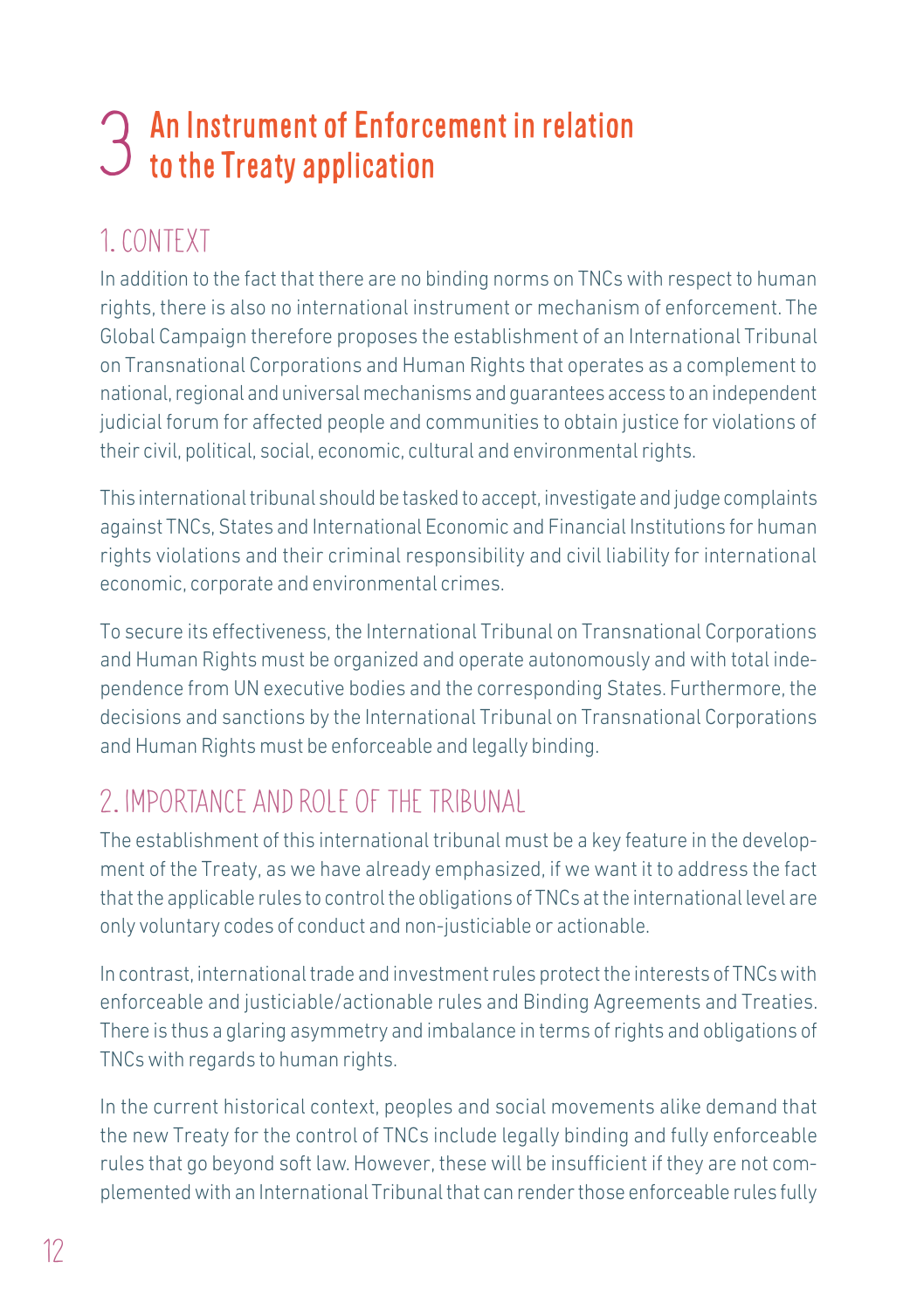actionable/justiciable. The Treaty must fully protect the interests of the communities and the people that are adversely affected by the operations of TNCs, and it must include full reparations for victims and sanctions to these corporations and their executive directors and other high executives.

#### 3. RATIONALE AND JUSTIFICATION

The Treaty must break with and aim to bridge the existing asymmetry between trade and investment arbitration tribunals that protect the rights of TNCs at the international level, and the absence of instruments to control their international obligations.

International investment arbitration tribunals play a key role in the legal architecture of impunity: they offer full legal security to investments by TNCs, at the expense of the country hosting a given investment. The prevailing concept of 'legal security' is the one included in bilateral, multilateral or regional trade and investment agreements promoted by the World Trade Organization (WTO), International Monetary Fund (IMF) and World Bank (WB) as well as other international organizations and institutions, whose sole rationale is the protection of the contracts and the defense of the business and profit interests of big corporations. Meanwhile, that which should be considered truly as legal security --the one that establishes the preeminence of International Human Rights Law over lex mercatoria-- is sidelined, and while there are no effective international instruments to control TNCs, the awards rendered by arbitration tribunals are in fact coercive mechanisms and enforceable "rulings", given that their financial implications are very punitive for countries in the global South.

The Permanent Court of Arbitration, the International Court of Arbitration at the International Chamber of Commerce, the Dispute Settlement Body at the WTO, the International Center for Settlement of Investment Disputes (ICSID) hosted by the World Bank - all these tribunals conform to a sort of parallel system to the judiciary power of the state, favoring big corporations and operating outside national and international judiciary systems. In this privatized justice, it is TNCs that sue States – never the other way around – and can select a jurisdiction of their choosing, without needing to exhaust the internal legal resources available at the national level. In fact, these international investment arbitration tribunals can constitute an instance of appeal against the rulings of ordinary courts, while their own arbitrary decisions cannot be appealed.

Here is one example. The expropriation of Repsol by the Argentine government in 2012 set the architecture of impunity rolling: the oil company was able to claim on the basis of the contract they had signed with Argentina and deployed legal actions in the national courts; it was able to file a case at an ICSID international arbitration tribunal based on a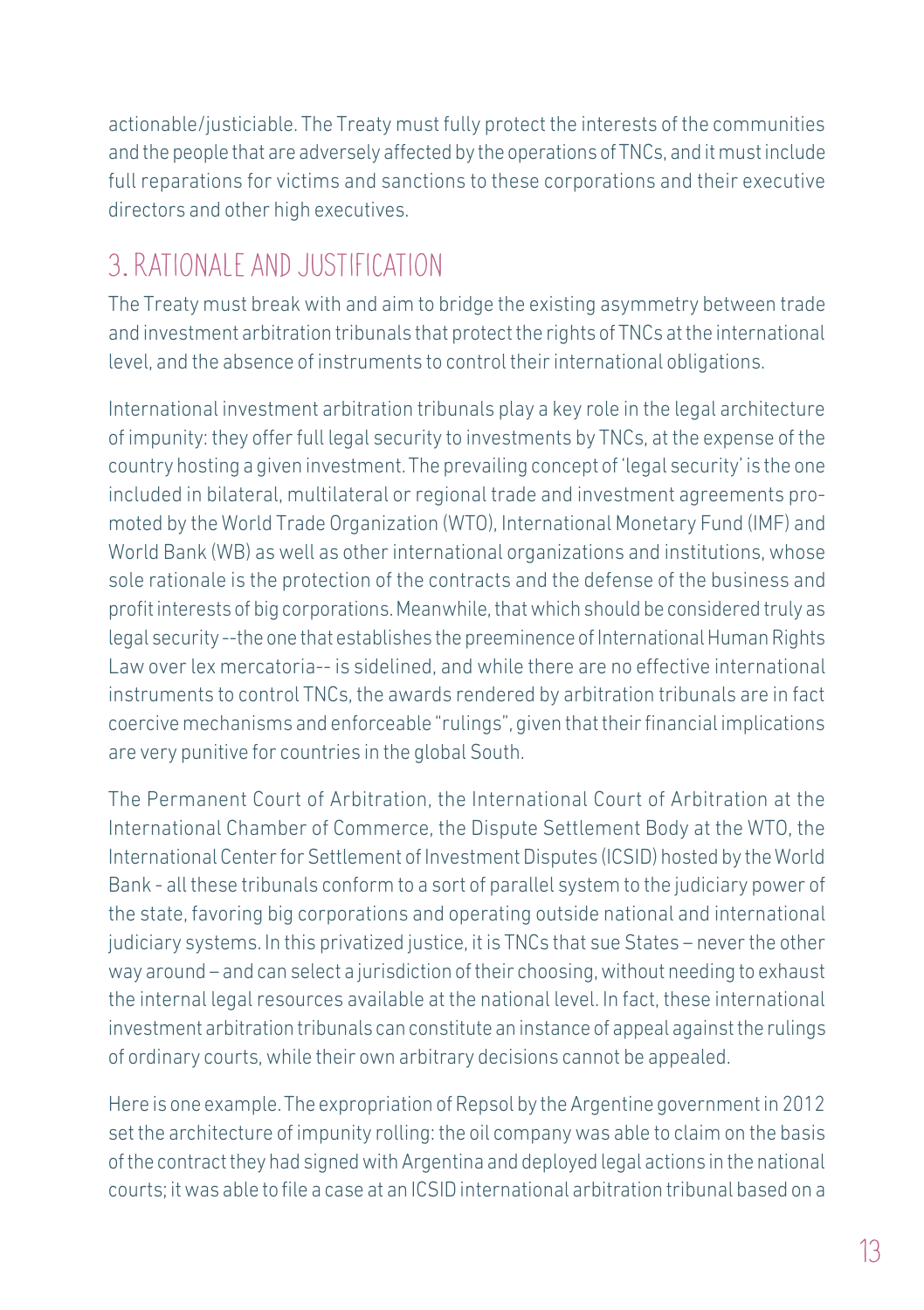Bilateral Investment Treaty between Spain and Argentina. Together with a US based finance corporation, Texas Yale Capital, the Spanish oil company was able to file a class action against the Republic of Argentina at a New York district court, for expropriation. It also managed to file a claim at Madrid Commercial Court Nr.1, for unfair competition and in addition, it benefited from all the political, economic, diplomatic and media pressure exerted by the Spanish government and the European Union. Contrary to the treatment Repsol had, the Mapuche indigenous people in Argentina can only defend their lives and integrity at the Argentine courts. They cannot sue Repsol directly at any international tribunal. Why can´t they and their allied environmental friends in Europe sue energy companies at the new investment tribunal proposed by the European Commission, while those same companies do have the possibility to sue States? This is justice at the service of the powerful.

### 4. INTERNATIONAL TRIBUNAL ON THE LAW OF THE SEA

This Tribunal is a judiciary body established under the UN Convention on the Law of the Sea, signed in Jamaica in 1982. The Tribunal operates according to the dispositions of said Convention (basically Part XV and Section 5 in Part XI) and its Statute, which is part of Annex VI of the Convention since 19961 . The Statute includes general clauses, organization of the tribunal, its competence and attributions, procedures, various courts and amendments. States and non-State actors have access to the Tribunal.

The International Tribunal on the Law of the Sea could serve as a model for the International Tribunal on Transnational Corporations and Human Rights which will be included in the Treaty. This institution could be developed afterwards, incorporating it to the Treaty as one of its Annexes, with a Statute that includes the organization of the Tribunal, its composition, members, their selection, duration of their mandate, incompatibilities, appeals, nationality of the members, their wages, procedures, rulings, the binding nature of their decisions.

### 5. PROVISIONAL AND COMPLEMENTARY MEASURES

The treaty bodies of the UN and other quasi-judicial international jurisdictions must accept as part of their mandates the possibility to receive direct complaints against TNCs and International Economic Financial Institutions, and to forward them to the International Tribunal on Transnational Corporations and Human Rights to process them.

The regional human rights courts can modify their Statutes and adapt them to exercise direct control over TNCs.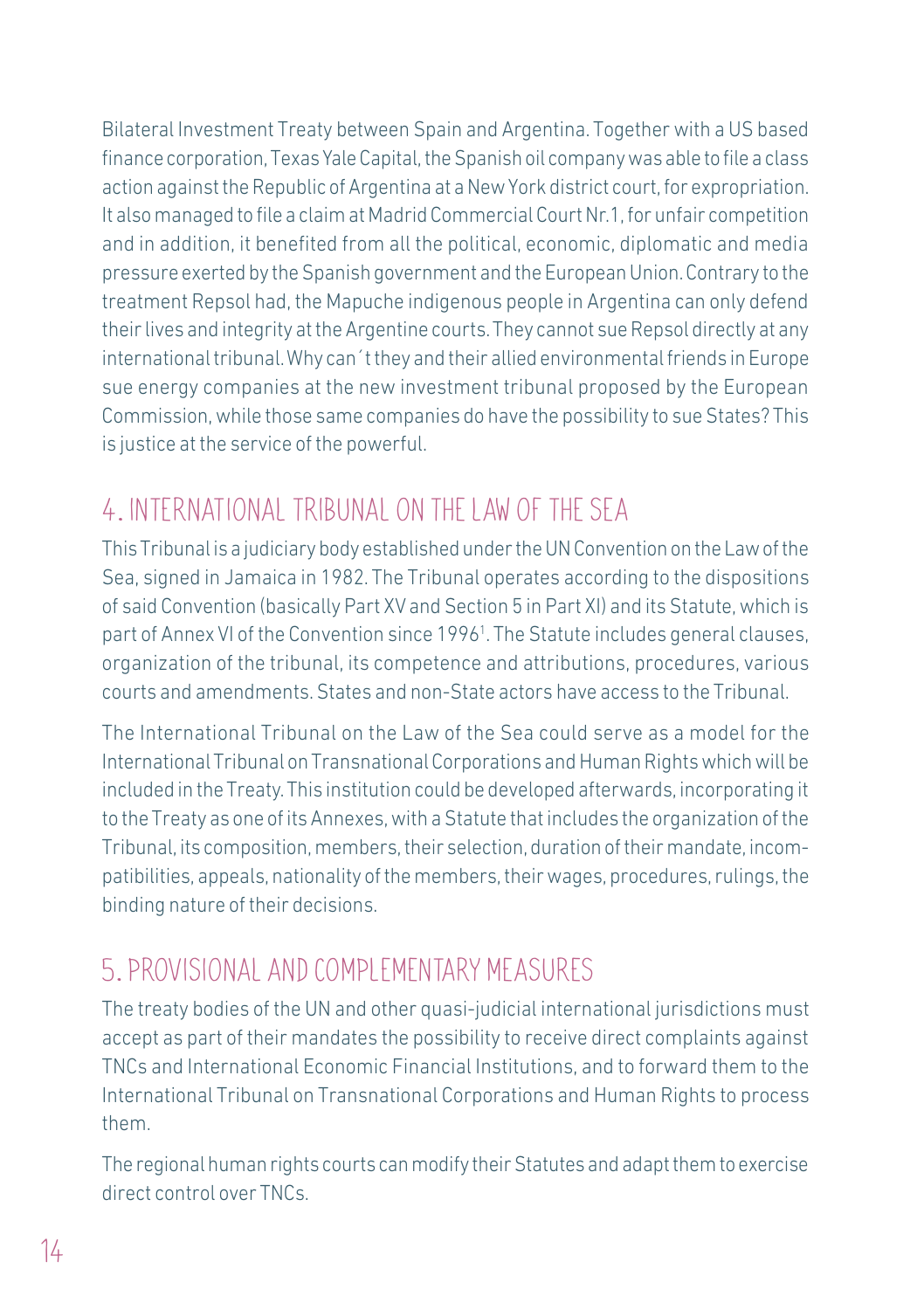Furthermore, the Statute of the International Criminal Court should be extended so it can hear and judge cases against juridical persons (especially against TNCs) and to include environmental crimes, colonial domination and other forms of foreign control, foreign intervention and economic crimes as massive serious violations of social and economic rights.

There is a need to promote amendments in that direction to be able to sue the CEOs of TNCs at the International Criminal Court, based on its Article 25, paragraph 3, sub-para d $^2$ .

States need to pass domestic laws that regulate their extra-territorial responsibility for the operations of TNCs, their subsidiaries de jure or de facto and their suppliers, sub-contractors and licensed operators, in such a way that communities affected by those operations are allowed to present charges and sue them in the courts of their home State.

Within the universal jurisdiction framework, States should take on actions and receive complaints in relation to genocide, crimes against humanity and other offenses that are regulated under the Rome Statute, perpetrated by natural or juridical persons, within their territories as well as extra-territorially.

- 1. http://www.un.org/depts/los/convention\_agreements/texts/unclos/unclos\_e.pdf
- 2. "In any other way contributes to the commission or attempted commission of such a crime by a group of persons acting with a common purpose." Source : https://www.icc-cpi.int/nr/rdonlyres/ ea9aeff7-5752-4f84-be94-0a655eb30e16/0/rome\_statute\_english.pdf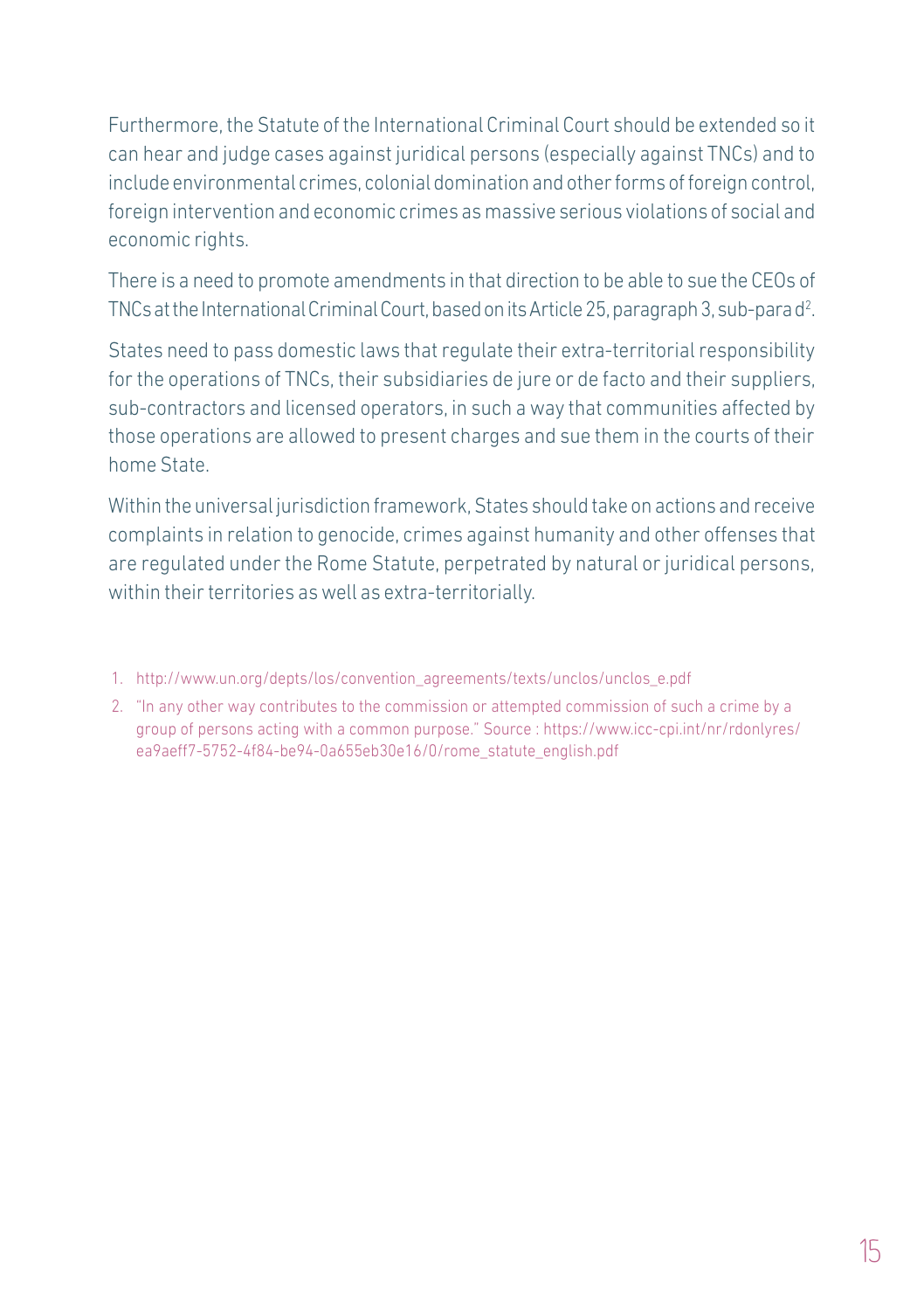# Obligations on Human Rights in TNC supply chains 4

TNCs consist of several economic entities which work in two or more countries and are linked by a decision making system that makes it possible to produce a common strategy, and by the setting-up of a network between those entities, which allows one or more of them to control the whole value chain.

By generating this kind of networks, the main corporation can create a complex organisational structure by means of production decentralizing strategies, thus getting TNCs' legal personality fragmented among subsidiaries, contractors, suppliers or licensees and adopting several legal forms through many different links of commercial character. With this fragmentation two goals are being pursued, on the one hand, the dissolution of the parent company's liability into the whole value chain and, on the other hand, encouragement of internationalisation of the commercial activity, which is developed directly or indirectly in different countries. When decentralising its production, the transnational corporation can, in addition, use the receiving State's legislation as a competitiveness factor, using the low levels of protection as regards social, labour, environmental and cultural issues as competitive advantages.

Dissolution of liabilities of the parent company along its value chain, through the setting up of contracts and subcontracts under the appearance of existing independent legal entities is one of the problems that a binding treaty on TNCs must face. To this end, the mechanisms by which TNCs externalise social, labour and environmnetal liabilities, while at the same time enormous profits along these value chain, must be broken up. The solution depends on affirming the existence of a responsible solidarity for action or omission of parent corporations with relation to the violations of human rights along the value chain, which is based upon an objective obligation of warranty. In this sense, there is a proposal that any economic agents getting profits from a commercial activity be held accountable for any consequences the activity generates. Thus, the victim must be recognised to have the right to reparation and to claim from those liable, jointly or one by one, or to some of them and, if these are insolvent, to the one that is solvent.

There are many domestic and international jurisdictions that tackle and regulate the levels of liability of companies linked by value chains -regarding labour, environmental, financial, criminal matters- in the cause of harm. There are even some examples within the European Union as regards regulation of liability of both parent companies and subsidiaries or suppliers, but they have some loopholes that hinder extension of liability to the whole value chain.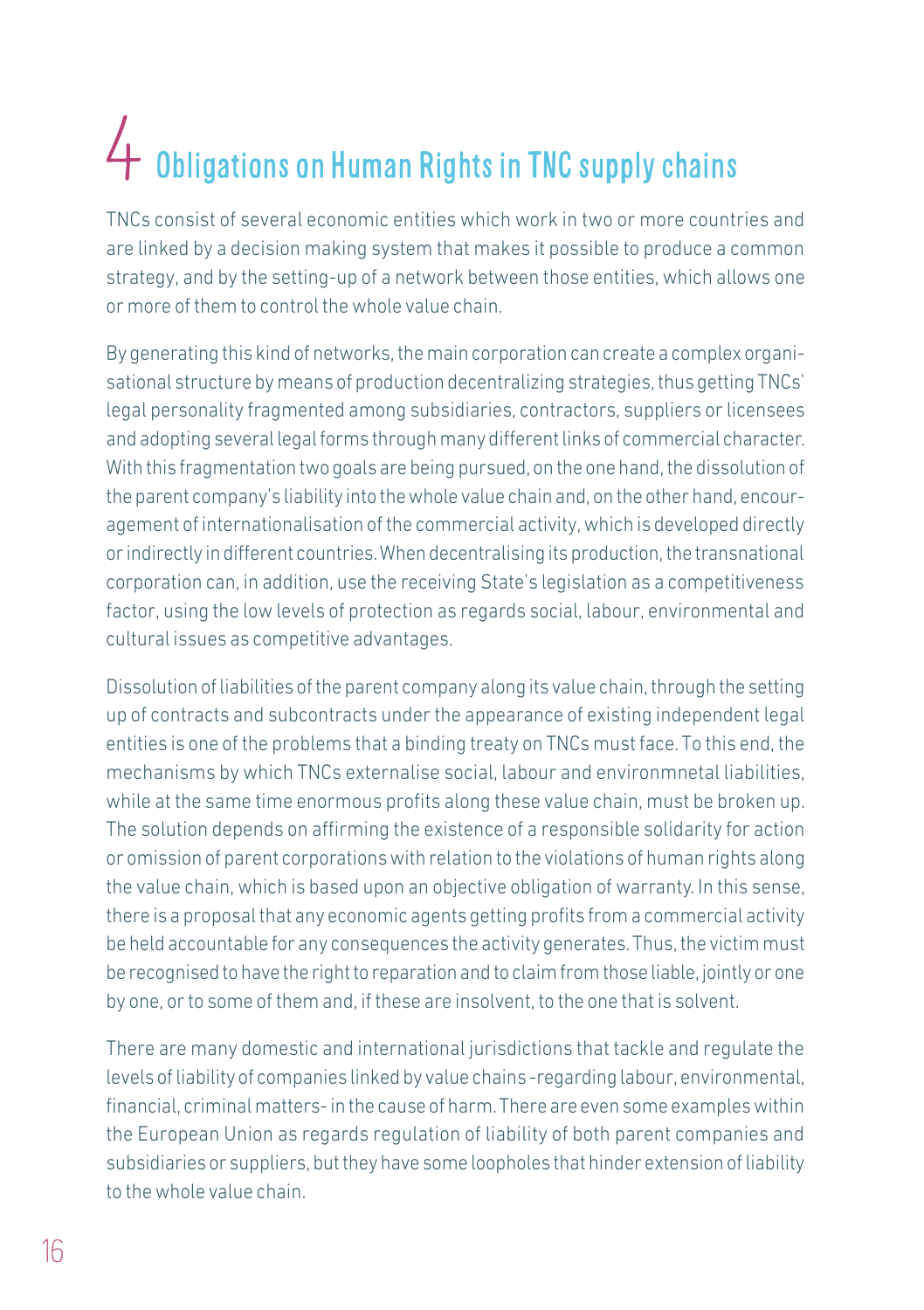One of these examples is the European Directive on the regulation of liability of both parent companies and subsidiaries or suppliers. Indeed, the European Council decided to set an obligation to companies to verify that their products did not contain any minerals that could have been used to finance armed conflicts (as in Democratic Republic of Congo or in Colombia). However, such obligation will not affect refineries, foundries and companies that import rough metals. Transformed and then imported metals will not be the object of the obligation. Moreover, most of imports of electronic products and components come from Asia. Therefore, most of the products will not be affected and, as a consequence, the directive is deprived of its contents. So, the question is: How to take into account the whole TNC's activity in order to include activities that are related but legally independent?

Therefore, it is necessary to include in the treaty a legal tool to make it possible to extend liability according to the sort of relationship between the parent company and the other dependent companies. To this end, the following is to be included:

- Clear legal criteria to identify those that are part of the decentralizing networks and their power relationships. Thus, it is essential to know the real origin of capitals, the nationality of the board of directors' members, the commercial decisions, the profits destination, the production externalisation, in order to lift the corporative veil and determine existent legal links among the different companies, regardless of the commercial formula they have chosen. Despite its appearance of several autonomous companies with different nationalities, the one that coordinates and manages the business group must be held liable, since it is acting as an economic unity. To that end, TNCs must be forced to identify their subsidiaries, suppliers, subcontractors and licensees and clarify the legal way in which they take part in other companies or entities with legal personality in all their commercial and/or financial practices. Such entities must make their incomes public, as well as their workforce, own funds and taxes paid in each country.
- Legal criteria to establish responsibility of TNCs and its executives with respect to legal actions (in the host country or in the parent country) for human rights violations, including labour rights, committed by one of the legal entities linked to its value chain, directly or indirectly. To this end, it is essential that parent States impose on TNCs the obligation to comply with the International Law of Human Rights, including particularly ILO Conventions, wherever they develop their activity and all along their value chain. One of the tools to be used is regulating extraterritoriality on criminal and civil rules; this involves authorizing claims based on the TNC's nationality or place of constitution, regardless of the place where rights have been violated.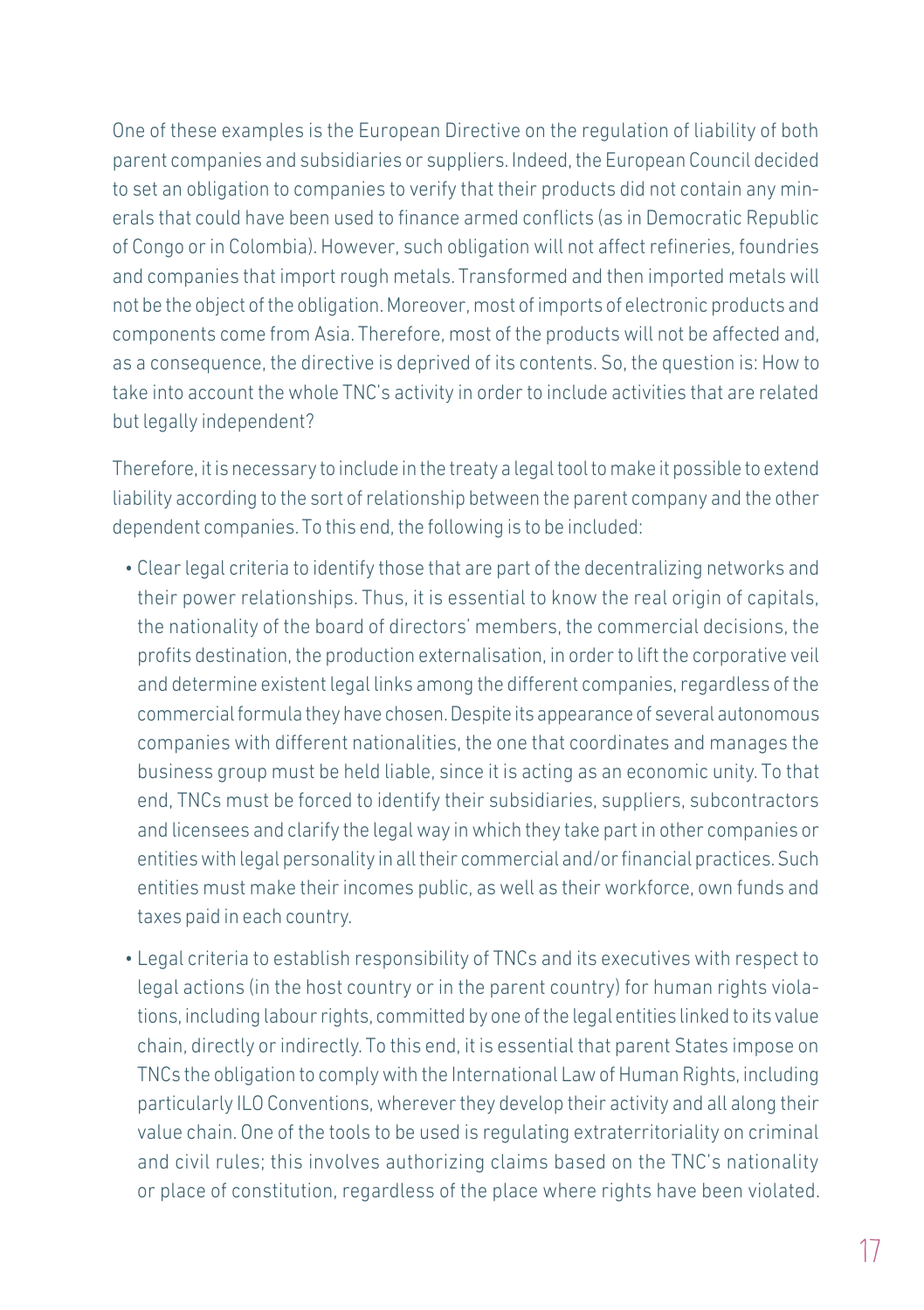- As a guarantee in this sense, States must have legal authority to identify and confis-•cate goods from TNCs in order to enforce judgements issued abroad. In this regard it is important to consider the role of the International Framework Agreements (IFAs). This is an agreement negotiated between TNCs and a global union federation in order to establish a relationship between the parties and ensure that TNCs respect the same standards in all countries in which they operate. For example, on the 21st of December 2006, France Telecom signed an agreement with the International Union Network, covering about 200,000 employees worldwide. The agreement dealt with the adherence to ILO's standards across the group, granting workers the right to join a union and to reject discrimination, as well as freedom from forced and child labor.
- The invocation of the universal jurisdiction for violations of fundamental rights. For example, in the labour field (slave labour, child labour...) and in the environmental field, in order to prevent the violations of these rights.
- Tools to promote respect for human rights by TNCs. In this sense, public contracts can play a fundamental role, by including social, labour and environmental clauses on their public bids, and avoiding services, products, works with specific precautionary measures as regards TNCs or value chains, so as to prevent human rights violations by such corporations.

These are not impossible goals, since there already exist some rules at the domestic level as well as recommendations in international law aiming to allow the creation of links between TNCs and their value chains. Such examples can serve as models upon which to work in order to develop tools extending responsibility if there is lack of surveillance by TNCs as well as its malicious or negligent responsibility.

France recognises, for example, an "economic state of dependence". This shows the business links between TNC and supplier, and subcontractor. The old version of the French text talks of "economic dependence", that is a commercial relationship where one of the partners, customer company or supplier, "does not have an equivalent solution". This dimension of power comes not from a market objective domination, as is the case of a dominant position but from the fact that a company's relative power makes their partners vulnerable and dependent. Criteria held by jurisprudence are the following: the company share of its partner(s) turnover, the brand (or logo) reputation and the importance of its partner(s) share, factors that lead to a situation of dependence (strategic or "obliged" choice by the victim of the denounced behaviour). Such criteria must be simultaneously present in order to qualify. This alternative can be completed by the classical rule of malicious or negligent responsibility, which implies that the claimant must prove the harm, which is difficult in the value chain.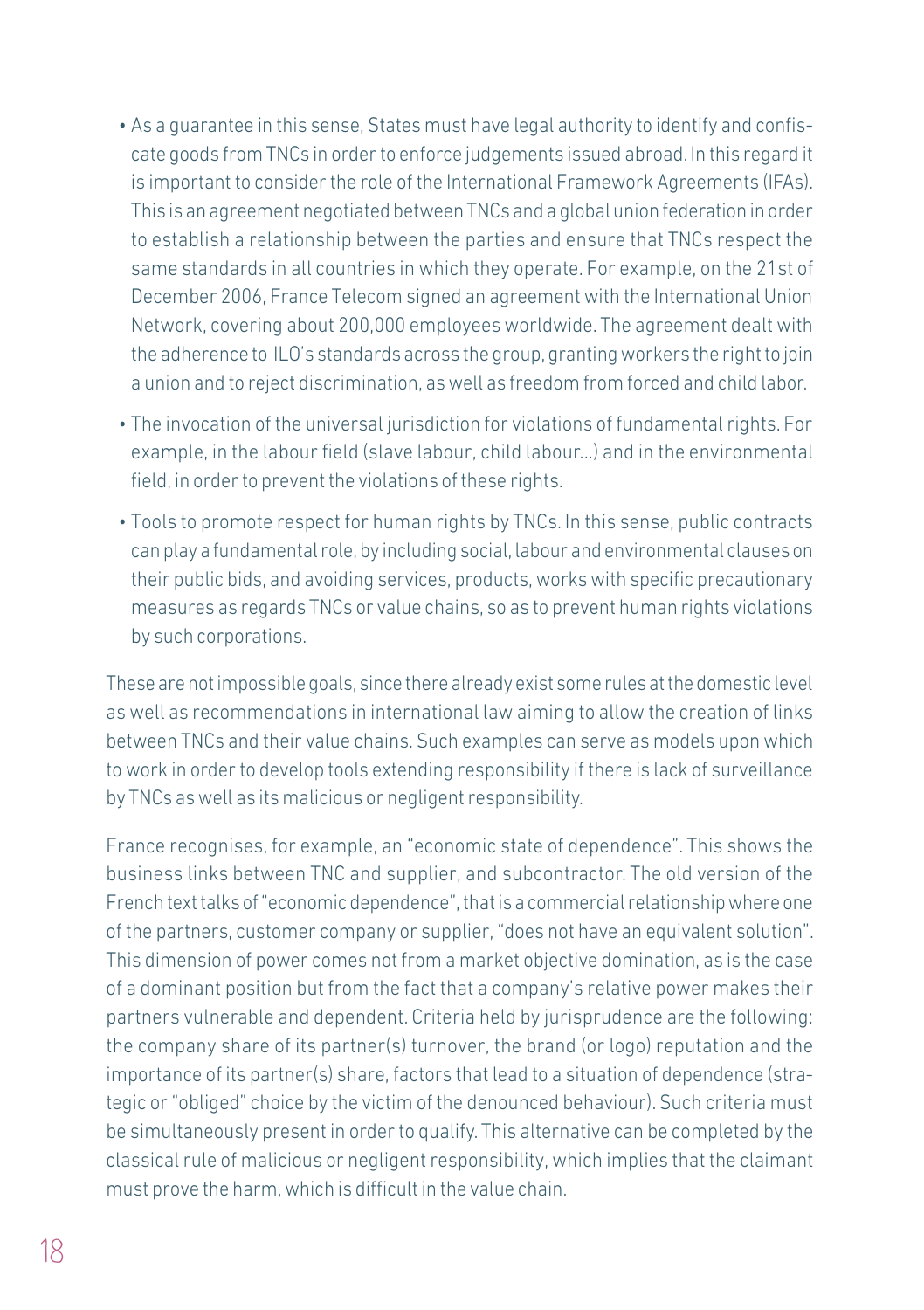In civil and criminal matters, some domestic legislations (especially in Europe) are already recognising liability of legal entities admitting double indictment (of the legal entity and of the natural person). In this sense, when it comes to responsibility it must be taken into account not only if there was direct responsibility but also indirect (complicity, collaboration, instigation, induction and covering up).

The European Parliament is in process of discussing the Report "On corporate liability for serious human rights abuses in third countries"1 . During the amendment period many proposals were submitted towards control of contractors and subcontractors, but these were not accepted when voted at the commission<sup>2</sup>. The proposal to create a Public Agency to control TNCs was also not accepted<sup>3</sup>.

The ILO4 has issued a report on value chains in the Report IV on Decent work in global value chains. This was a reference at the International Labour Conference, 105th Session, in 2016. The ILO also published recommendations in relation to the Resolution on decent work for global supply chains, which was adopted the 10<sup>th</sup> of June 2016<sup>5</sup>.

In conclusion, these reflections and proposals are put forward to be taken into account by the Inter Governmental Working Group on TNCs with respect to human rights.

- 1. 2015/2315(INI)) http://www.europarl.europa.eu/sides/getDoc.do?pubRef=-//EP// TEXT+COMPARL+PE-578.743+01+NOT+XML+V0//EN
- 2. The amendment stated the following: « a solidarity responsibility must be established between the company and its contractors or subcontractors, in a way that, independently of the nationality of the subcontractor that commits the crime, affected people could sue the home company, either at home or host state".
- 3. The amendment stated the following : « Propose the creation of a public agency to monitor the activity of European businesses, with the mandate to analyze, investigate and monitor activities of corporations in third countries. Its main role should be to investigate the operation of businesses in third countries and the complaints presented by affected communities and organizations on the activities of European companies in third states. The agency would also publish its conclusions and present these to the European Parliament."
- 4. http://www.ilo.org/wcmsp5/groups/public/---ed\_norm/---relconf/documents/meetingdocument/ wcms\_468097.pdf
- 5. http://www.ilo.org/wcmsp5/groups/public/---ed\_norm/---relconf/documents/meetingdocument/ wcms\_498373.pdf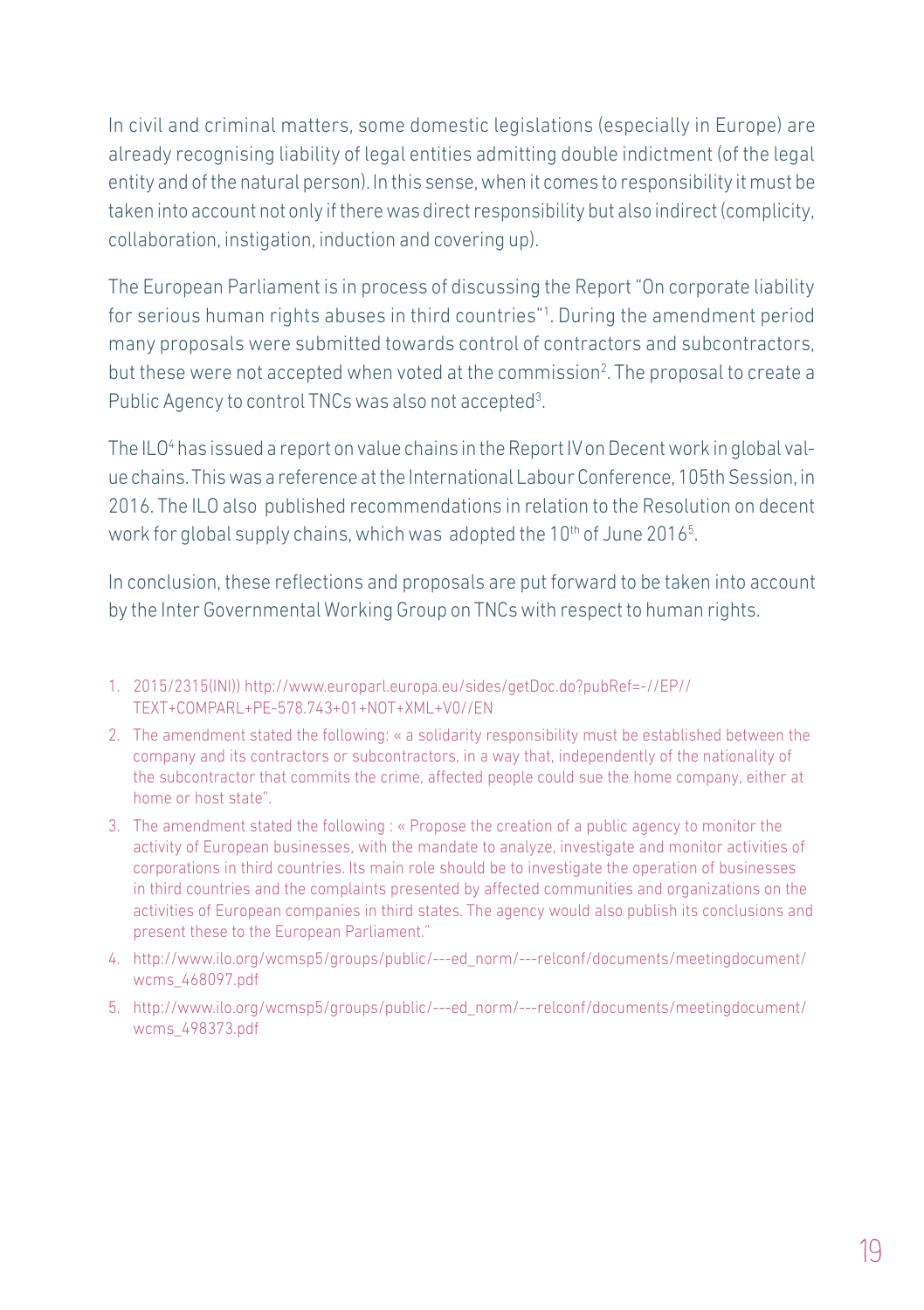# International Financial Institutions (IFIs) 5a

The future legally binding international instrument must include provisions on the obligations of the IFIs and related instruments as well as on the conduct of the Trade and Investment regime.

The economic policies imposed by the International Monetary Fund (IMF), the World Bank (WB), regional banks and other Financial instruments (Export Credit Agencies etc) contribute to the architecture of impunity of transnational corporations (TNCs) and lead to responsibility for human rights violations. The conditions demanded by the international financial institutions on the countries of the Global South through structural adjustment policies and the demands of liberalisation through free trade agreements, operate as mechanisms that oblige states to open up their countries and economies to TNCs.

Multilateral organizations, particularly the WB, IMF and the WTO, as subjects of international law, are linked not only by the rules derived from its statutes or international agreements to which these institutions are parties, but also to all relevant norms and rules of international law in general<sup>1</sup>. In addition, the WB and IMF, as specialized UN agencies, are bound by the general objectives and principles of the United Nations Charter, which include respect for human rights and fundamental freedoms<sup>2</sup>.

#### THE INTERNATIONAL MONETARY FUND (IMF) AND THE WORLD BANK (WB)

In order to be effective, the future international binding treaty needs to address the policies of those IFIs that violate human rights. In 72 years since their creation in Bretton Woods in 1944, the WB and the IMF have never been held to account. Their legal status could be qualified as a "human rights-free zone", as pointed out by UN expert Philip Alston<sup>3</sup>.

The WB adopted instruments called "safeguard policies" which claimed to avoid or limit negative socio-environmental impacts arising from its projects. In addition, the private lending framework within the WB, controlled by the International Finance Corporation (IFC, member association of the World Bank Group), has the function to examine a number of "rules on income" that share the same goals as protection of investment policies. The IFC's resorting to financial intermediaries and its policies on private loans are a matter of grave concern as are those on public loans of the International Bank for Reconstruction and Development (IBRD) and the International Development Association (IDA).

Despite these policies, it has been proven that several projects financed by the WB and related international financial organizations have led to serious violations of human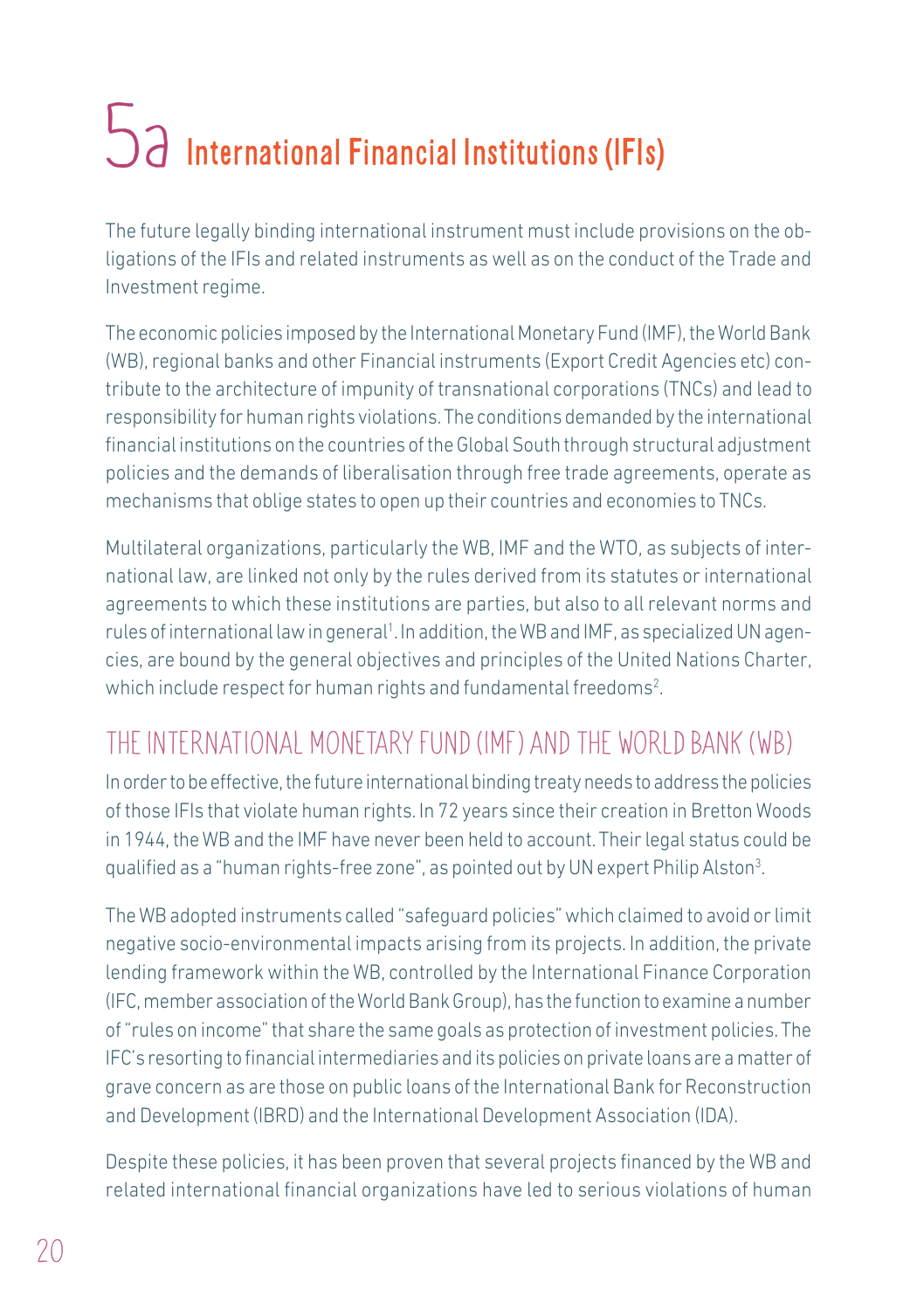rights – as for example land grabbing, repression, arbitrary arrests and murder in order to silence protest movements. The WB itself admitted in March 2015 that "oversight of those projects often had poor or no documentation, lacked follow through to ensure that protection measures were implemented, and some projects were not sufficiently identified as high-risk for populations living in the vicinity"4 .

The founding rationale of the IMF claimed to stabilize the international financial system by regulating the flow of capital. In fact, the IMF's operational policy contradicts this claim and its statutes, especially article 1 (par.2)<sup>5</sup>. The IMF, under the influence of the United States and other northern countries, has become a major player in the international economic (and political) system. One of its main objectives is to promote the free trade and investment regime all over the world, through its Structural Adjustment Programs (SAPs), accelerating the full liberalization of the movement of capital and promoting transnational corporations as main actors of the neoliberal economic system.

Additionally, the IMF has an undemocratic mode of operation. Any country that joins the IMF must pay an membership fee or "share", calculated according to the economic importance of the country. This explains why the board of the IMF is in fact controlled by the United States (which holds 16.75% of voting rights), followed by Japan, Germany, France and United Kingdom. In reality the OECD countries have 63.09% of voting rights in the IMF while representing 45.6% of global GDP.

#### PROPOSALS

The future legally binding instrument on TNCs must require of these international and regional financial and economic institutions to contribute to the implementation of the treaty and refrain from taking measures contrary to its objectives and provisions. Therefore, the following proposals are made:

- 1) IFIs should be obliged to abstain taking steps that threaten the ability of States to meet their national and international obligations related to Human Rights. Furthermore, IFIs should not promote regulations that contradict the respect of human rights and should not place conditionalities on their loans.
- 2) These IFIs should be obliged to conduct ex-post evaluations of the projects they finance and policies they recommend to States. These assessments should include clear reference to the international instruments on human rights. They should also be responsible for reparations for damage caused and states should be obliged to enforce this.
- 3) The WB should be obliged to refrain from participating, in the extraction of fossil fuels through the investments of the IFC in private companies dealing with extractives.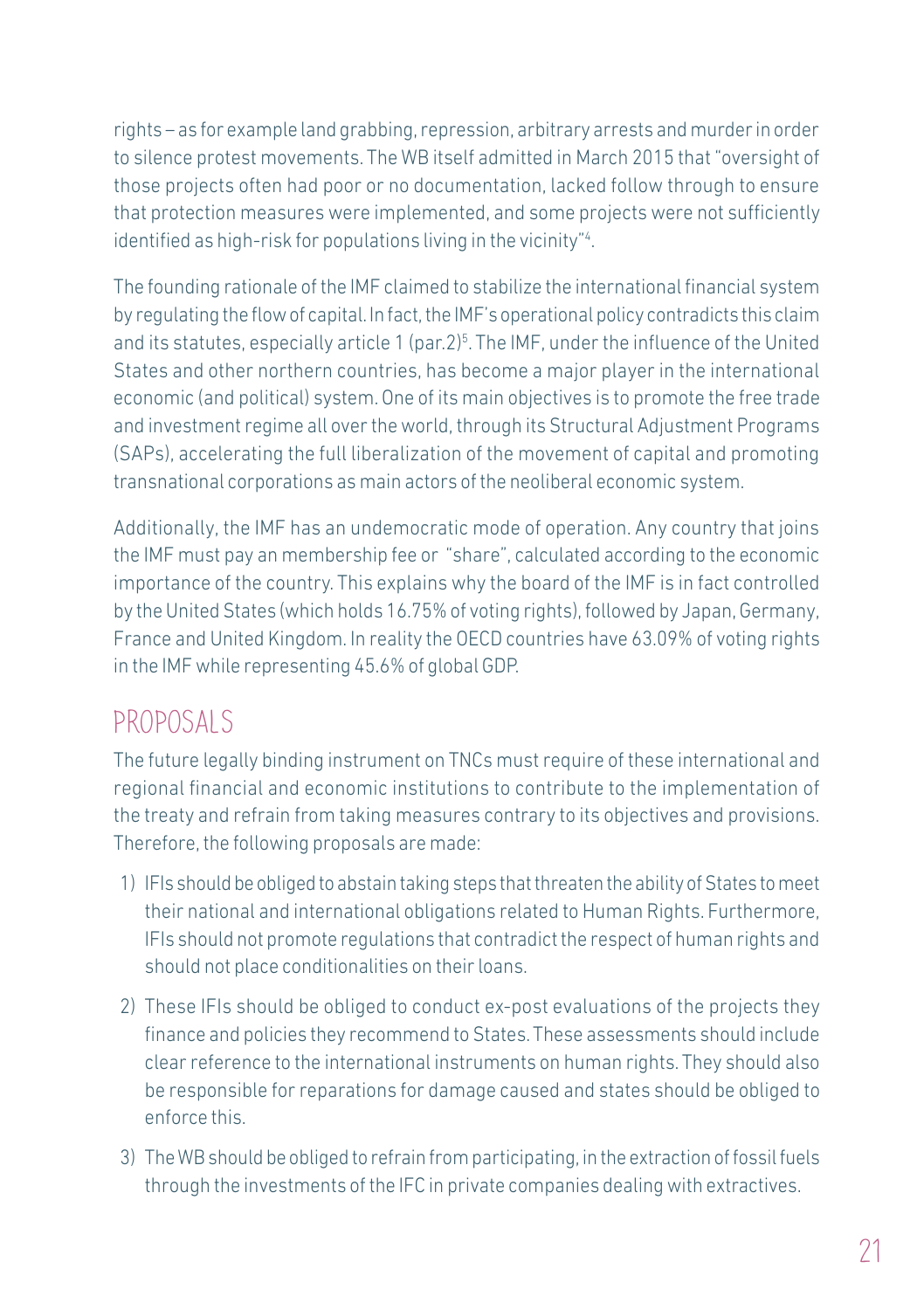- 4) The IFC should be obliged to not resort to financial intermediaries commercial banks, private equity funds and hedge funds. The IFC should reject loan requests from TNCs and enterprises belonging to TNCs that are convicted of human rights violations in other cases.
- 5) In the case of violations of human rights by IFIs (through the conditions attached to loans, the social and environmental impact of their policies and projects funded), the controversial loan should be cancelled without conditions. The IFIs should reject loan applications from States that failed to regulate TNCs in proven cases of violations of human rights.
- 6) In case of violations of human rights by these IFIs or related regional development banks (through the conditionalities imposed), these entities must submit to national courts and answer for the impacts of their actions.
- 1. International Court of Justice, interpretation of the 25th of March 1991 agreement between WHO and Egypt, advisory opinion of the 20th of December 1980, ICJ Rec. 1980, par.37, pp. 89-90.
- 2. United Nations Charter, articles 57, 63, 1(3) et 55(3).
- 3. OHCHR, "The World Bank is a Human Rights-Free Zone". Source : http://www.ohchr.org/en/ NewsEvents/Pages/DisplayNews.aspx?NewsID=16517&LangID=E
- 4. World Bank, "World Bank acknowledges shortcomings in resettlement projects, announces action plan to fix problems", Press release. Source : http://www.worldbank.org/en/news/pressrelease/2015/03/04/world-bank-shortcomings-resettlement-projects-plan-fix-problems
- 5. "The purposes of the International Monetary Fund are : […] ii) To facilitate the expansion and balanced growth of international trade, and to contribute thereby to the promotion and maintenance of high levels of employment […]". Source : https://www.imf.org/external/pubs/ft/aa/

# The Trade and Investment regime (WTO/FTAs & BITS) 5b

The legally binding international instrument must develop specific state obligations in relation to the international trade and investment regime, affirming the hierarchical superiority of human rights norms (jus cogens).

Decades of accumulated evidence from affected communities, Hearings of the Permanent Peoples Tribunal (PPT), extensive reports from civil society organisations<sup>1</sup>, academics<sup>2</sup>, experts and official sources<sup>3</sup> have consistently contested the global corporate law underpinning the conduct of international trade and investment. Increasingly international and national legislation has been skewed exclusively in favour of capital, transnational corporations and the privileges of investors<sup>4</sup>.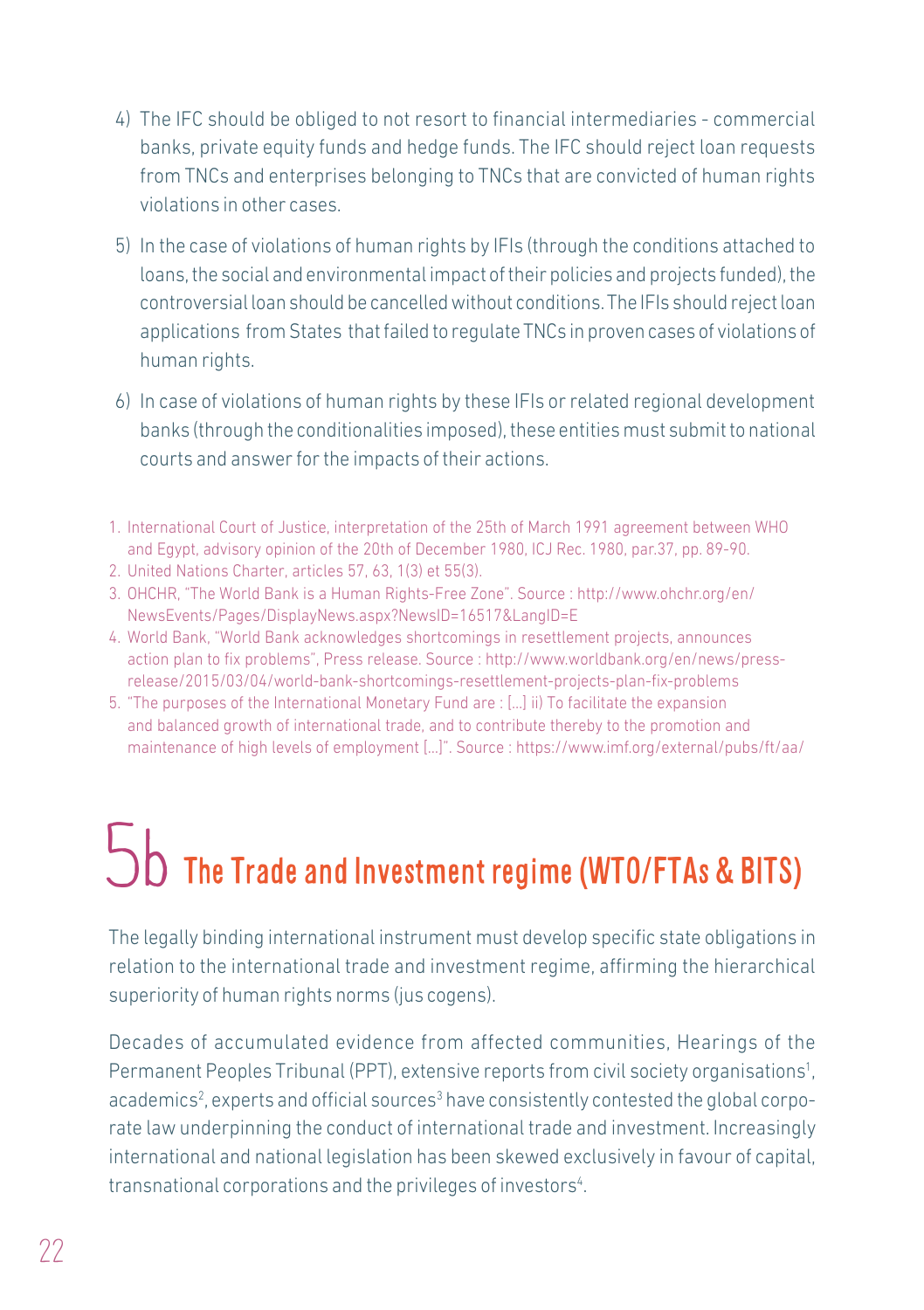### GLOBAL SOUTH AND GLOBAL NORTH

Multiple Free Trade Agreements (FTAs), Investment Agreements (IIAs & BITS) and other neoliberal instruments and institutions such as the WTO have rolled back the economic, social, cultural and environmental rights of people across the Global South<sup>5</sup>. Increasingly these Agreements also aim for a similar roll-back of peoples rights in the global North<sup>6</sup>.

#### SOVEREIGNTY OF THE STATE VS CORPORATE ARCHITECTURE OF IMPUNITY

These Trade and Investment frameworks have functioned as a sustained assault on the sovereignty of the State and its international obligation and capacity to regulate TNCs and to make economic and development policies in the national interest serving the economic and political well-being of its people.

This global corporate rule has led to an unprecedented regulatory asymmetry that functions as an architecture of legitimation and impunity for the operations of TNCs<sup>7</sup>. It functions solely to protect and privilege the interests and profits of TNCs <sup>8</sup> and perpetuates in this way the imbalance between soft law for the protection of human rights versus hard law in the form of powerful enforcement mechanisms regarding corporate rights.

UN Rapporteur Alfred de Zayas, in his 2015 report to the UN General Assembly analyses the incompatibility of ISDS with human rights norms<sup>9</sup>.

#### ARCHITECTURE OF LEGITIMATION AND IMPUNITY FOR CORPORATIONS VS PEOPLE'S ACCESS TO JUSTICE

Under the FTAs, IIAs and Bi-lateral Investment Treaties which carry Investment protection clauses, TNCs are legitimated to make demands that challenge national and constitutional provisions protecting the interests of citizens. One of the most contested features of the current Trade and Investment regime is the Investor-state dispute settlement mechanism (ISDS)10. With ISDS, TNCs have been given the power to sue states while states are denied (or have renounced) their power to act in protection of their citizens' interests and rights.

There are currently 739 known investment treaty cases against States. The majority of those come as a result of regulatory measures taken by the States<sup>11</sup>. The number of investment arbitration cases and the mega sums of money siphoned from public coffers paid to TNCs has surged in the last two decades. The amount of money awarded to TNCs in these cases has also expanded dramatically.<sup>12</sup>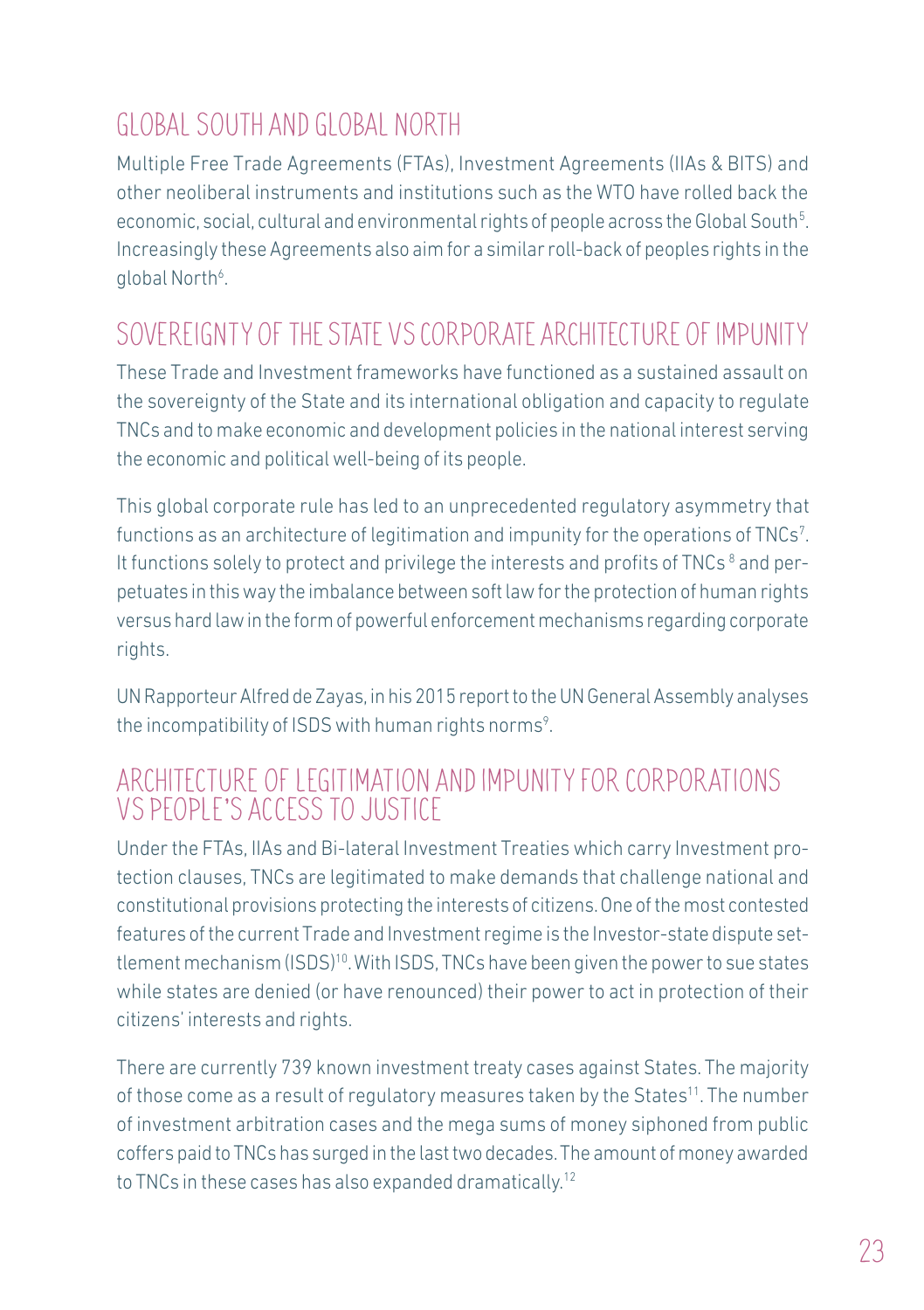There are hundreds of examples of multimillion dollar lawsuits by TNCs and investors when governments try to protect public health, access to water, access to public services, indigenous populations right to self-determination, and degradation of the environment, just to give some examples<sup>13</sup>. Growing evidence confirms that the ISDS system has helped corporations to roll back vital protections for people and the environment, and has allowed them to override democratic decisions. Some examples are<sup>14</sup>:

- An ISDS tribunal sided with the Canadian mining corporation Copper Mesa in a case against Ecuador where peasants had prevented a mining project to defend their farms, biodiversity, water supplies, and community forest reserves. Copper Mesa employed paramilitaries to try to force its way in<sup>15</sup>. While the Tribunal acknowledged that Copper Mesa responded to the local opposition with unabashed violence, it still ordered Ecuador to pay \$24 million in compensation<sup>16</sup>.
- Since 2009, the Canadian Mining corporation Pacific Rim (owned by Oceanic Gold) is suing El Salvador (the most water-stressed country in Latin America) for its sovereign decision and refusal to grant a license on the grounds that Pacific Rim failed to meet environmental requirements. The claim is for USD250 million.

#### CORPORATE ARBITRATION INDUSTRY ABUSE

The corporate arbitration industry and the privatisation of justice which it represents is not confined only to ICSID but is also pursued through several other arbitration tribunals.

In contrast, so many cases pursued in national and International Courts of law by citizens, including the cases of Chevron or Bophal, illustrate the insurmountable obstacles faced in the search for justice. These national and international juridical systems have been skewed to unilaterally privilege TNCs destructive practices and profits; in prohibitive legal fees even for most states and an arsenal of repressive and propaganda attacks on affected communities even during the process of seeking justice.

#### PROPOSALS

While members of the global TNC Campaign seek the abrogation of the current Trade and Investment Institutions and Agreements in the long run as unjust treaties, the following proposals are advocated in the framework of the work currently going forward at the UN OEIGWG on TNCs and other business enterprises with respect to human rights.

We propose three principles towards the construction of the general framework on trade and investment:

• affirming the supremacy of human rights and the protection of the environment over the rights of investors and TNCs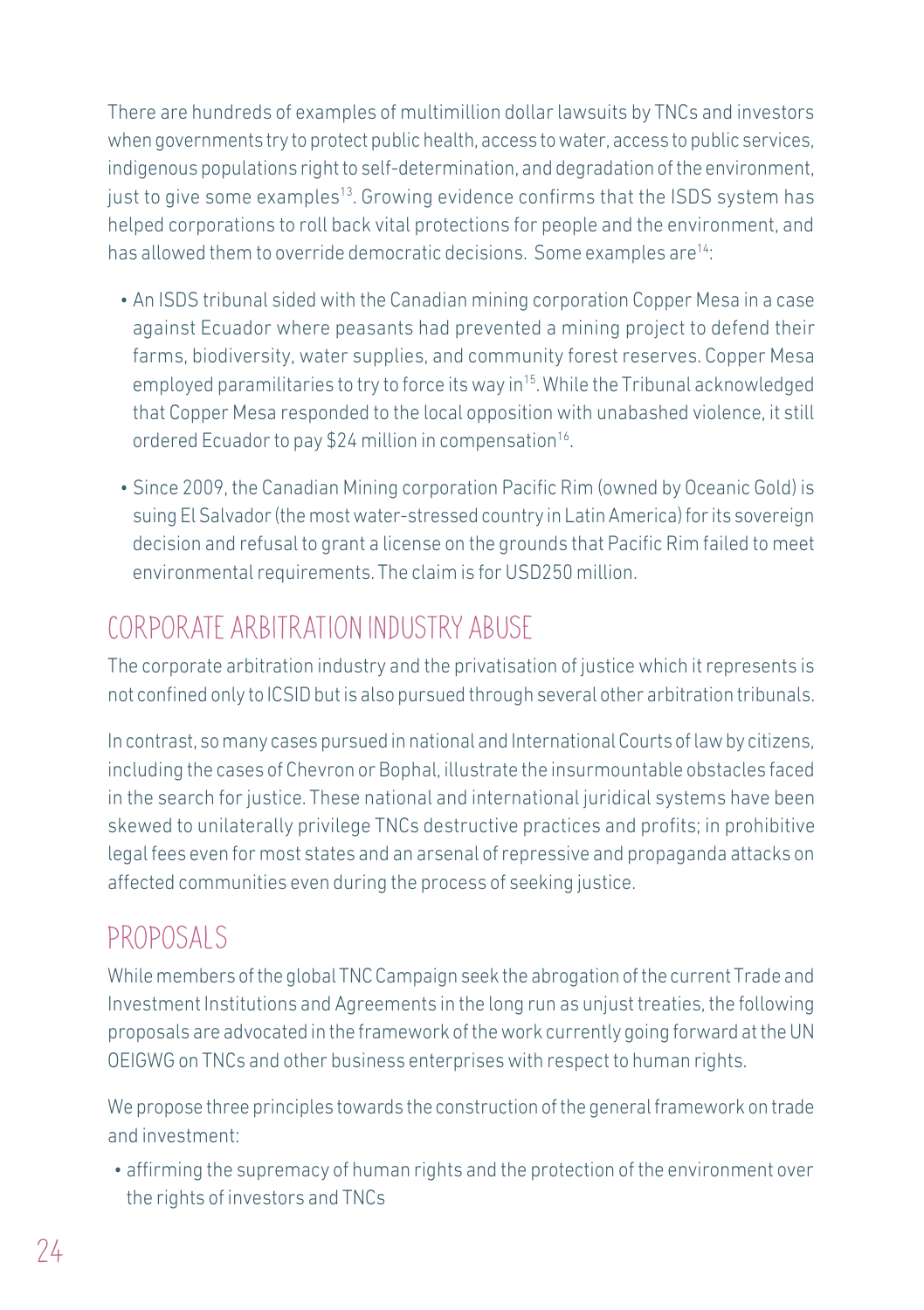- ending the investor-to-state dispute settlement (ISDS) regime
- reclaiming state sovereignty over public policy and state priorities.

The following six proposals are put forward:

- 1. The Treaty's starting point needs to re-assert/reclaim State sovereignty and the State's right to regulate and its obligations to protect the human rights of its citizens and its commitment to develop an alternative model of the economy placing peoples basic needs before corporate profits.
- 2. The Treaty needs to guarantee the primacy and superiority of the overall framework of human rights in relation to Trade and Investment policy and Agreements and Contracts that guarantee the rights of all women and men - farmers, fishers and indigenous people - to the means of livelihood; of workers, including migrant workers, to decent and safe working conditions and a living wage; to the rights of nature and to the protection of public services and the public interest.
- 3. The Treaty must overturn the current ISDS mechanism and the privatisation of justice in the current abusive system of investment arbitration as it is currently the practice at the ICSID and several other arbitration institutions. Put in place an Investment regulation system including the resolution of investment disputes that guarantees the States sovereignty and the resolution of disputes that does not compromise the interests of citizens.
- 4. Prohibit the current mega billion dollar secretive arbitration industry currently benefiting a small clique of mainly American and European legal corporations.
- 5. The Treaty must provide regulation on financial transactions and speculation, prohibit practices of tax and wage evasion and transfer pricing.
- 6. Provide reasonable and affordable mechanisms facilitating access to justice for affected communities destroyed by exploitative and extractive trade and investment policies.
- 1. A Call for the Building of an Alternative Legal Framework to the International Investment Treaties: favoring the Public Interest while doing away with Transnational Corporate Impunity http://www. ips-dc.org/call-building-alternative-legal-framework-international-investment-treaties-favoringpublic-interest-away-transnational-corporate-impunity; Over 200 civil society groups ask EU and US negotiators to exclude ISDS from TTIP talks. http://corporateeurope.org/sites/default/files/ attachments/ttip\_investment\_letter\_final.pdf
- 2. Public Statement on the International Investment Regime by academics http://www.osgoode. yorku.ca/public-statement-international-investment-regime-31-august-2010/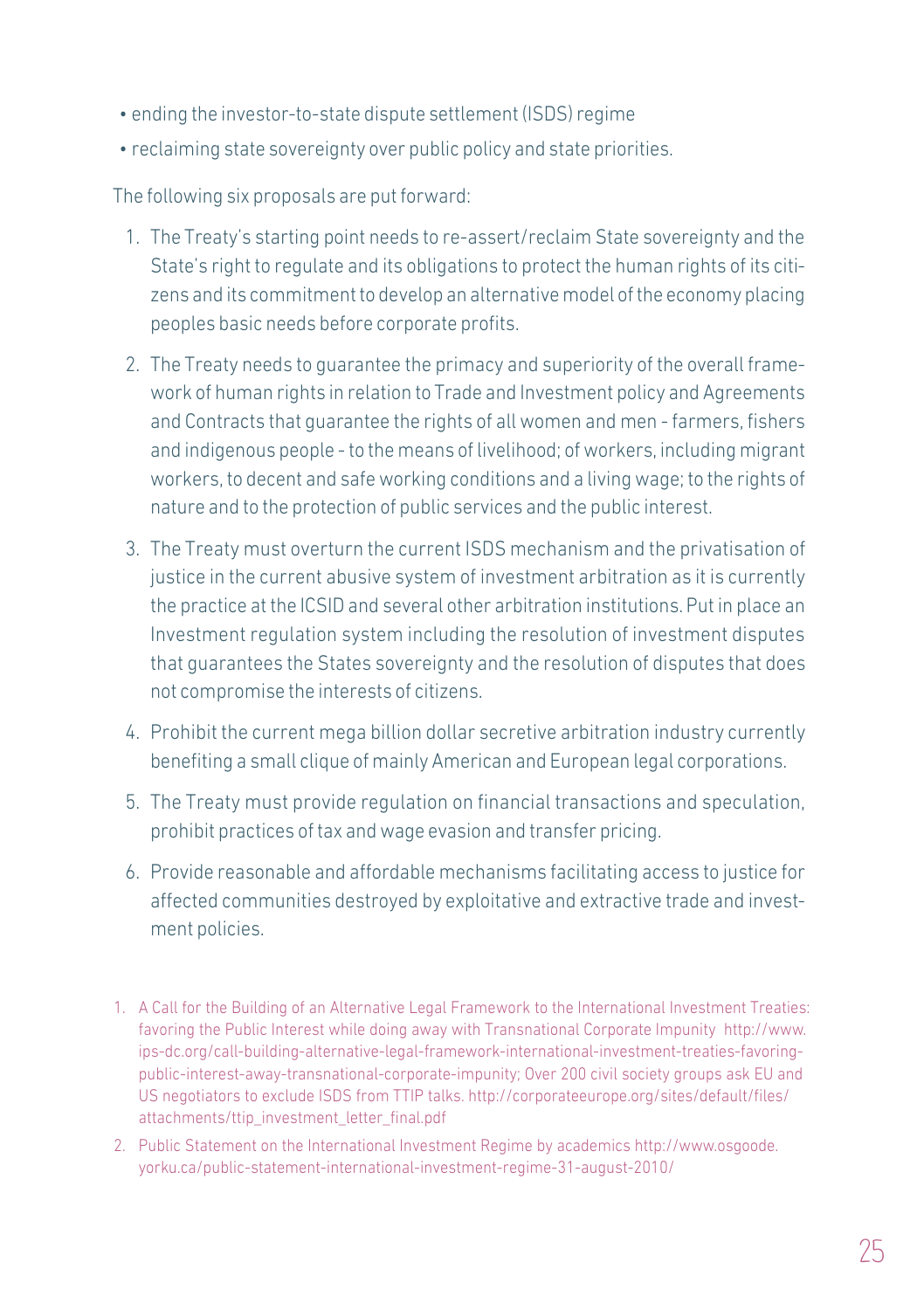- 3. Stiglitz op-ed against ISDS "On the wrong side of globalization", 15 Mar 2014 http://opinionator. blogs.nytimes.com/2014/03/15/on-the-wrong-side-of-globalization/? r=0 ; A "health warning" on international investment agreements by the UN Special Rapporteur on the Right to Health, 11 Aug 2014 http://www.rightingfinance.org/wp-content/uploads/2015/02/report.pdf ; Alfred de Zayas, UN Independent Expert on the promotion of a democratic and equitable international order by the Human Rights Council 2015 report to the UN General Assembly on the incompatibility of ISDS with human rights norms (A/70/285) on the impacts of ISDS. http://www.un.org/en/ga/search/ view\_doc.asp?symbol=A/70/285
- 4. Juan Hernández Zubizarreta (2015) The new Global Corporate Law, State of Power 2015, Transnational Institute, https://www.tni.org/en/briefing/new-global-corporate-law
- 5. http://www.isdscorporateattacks.org/ and http://isds.bilaterals.org/
- 6. https://www.theguardian.com/business/2015/may/13/the-secret-corporate-takeover-of-tradeagreements https://www.theguardian.com/commentisfree/2013/nov/04/us-trade-deal-fullfrontal-assault-on-democracy
- 7. M. Sornarajah (2011) Mutations of Neo-Liberalism in International Investment Law 3(1) TRADE L.& DEV.203
- 8. http://www.ohchr.org/en/NewsEvents/Pages/DisplayNews.aspx?NewsID=16031&LangID=E
- 9. http://www.un.org/en/ga/search/view\_doc.asp?symbol=A/70/285
- 10. In 2015, Cecilia Malmström, EU trade Commissioner called ISDS: "the most toxic acronym in Europe" http://www.politico.eu/article/isds-the-most-toxic-acronym-in-europe/
- 11. http://investmentpolicyhub.unctad.org/ISDS
- 12. Goldhaber, Michael D. (2015) "Deciding the world's biggest disputes", 2015 Arbitration Scorecard, American Lawyer, Focus Europe, July.
- 13. UNCTAD database on known investment treaty ISDS cases worldwide http://investmentpolicyhub. unctad.org/ISDS
- 14. Other examples : Pacific Rim vs. El Salvador; Crystallex vs. Venezuela; Renco Group vs Perú y Bear Creek vs Perú; Infinito Gold vs. Costa Rica; Dominion Minerals vs. Panamá; TransCanada vs. Estados Unidos; Lone Pine vs. Canadá; Bilcon vs. Canada ; y Glencore vs. Colombia.
- 15. https://business-humanrights.org/en/copper-mesa-mining-lawsuit-re-ecuador
- 16. http://www.italaw.com/sites/default/files/case-documents/italaw7443.pdf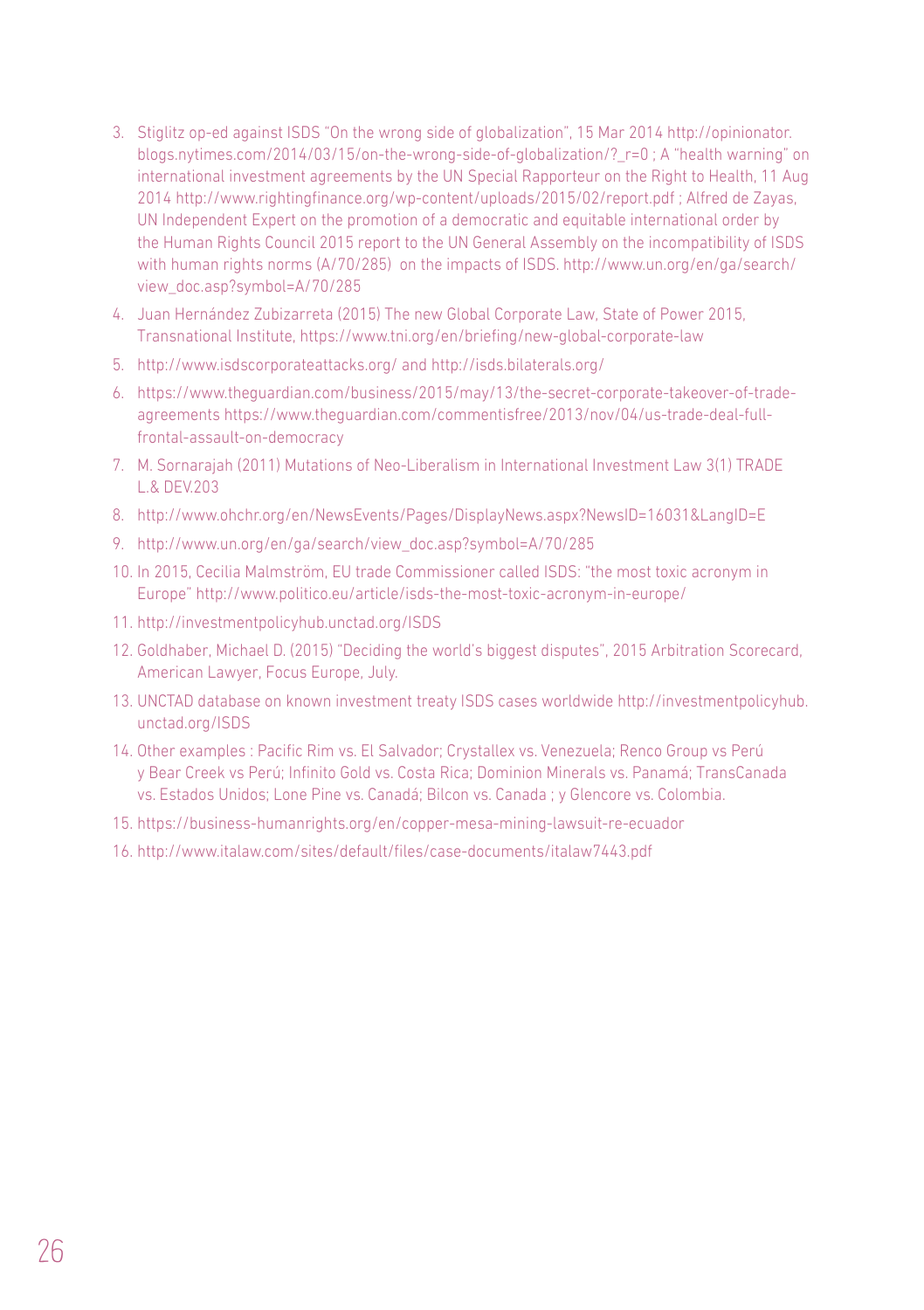# Rights of Affected People 6

### INTRODUCTION

When thinking about a Human Rights Treaty on TNCs and other business, it is necessary to think about the victims of corporations and States and their place in these processes. Under the perspective of a Treaty that intends to regulate TNCs, the moral and legitimate authority of peoples -since they play a key role- must be recognized in order for them to be able to oppose such situations and to create norms and rules to strengthen the primacy of human rights. Moreover, the historical role played by these affected communities by resisting continuously the various violations and crimes of corporations must be recognized as well. Most of these crimes against human rights are still unpunished.

This growing and systematic impunity, with which TNCs act, results in threats and attacks against human rights defenders, trade unionists, indigenous peoples, Afrodescendants, peasants, children, among other affected groups. At the same time these TNCs accumulate extraordinary profits.

The affected people feel outraged due to the failure of human rights law so far to impose itself on the regulation of TNCs activities. By contrast, the strong position of TNCs in the Global Corporate Law (Lex Mercatoria) guarantees in an imperative and coercive manner the privileges of transnational corporations.

Therefore, the constructive work of a Treaty on Human Rights with respect to Transnational Corporations must be a process, where affected communities are the subjects that formulate and ensure the primacy of human rights and the dismantling of corporate legal privileges.

Protection policies of foreign investment that entitle TNCs to sue states before international arbitration courts, under the pretext of attracting investment, should be rejected. TNCs can not and should not have the freedom to establish conditions on production and determine national policies. Governments should develop and ensure democratic processes of participation and consultation.

## RIGHTS OF THE AFFECTED PEOPLE

In history, social movements of people affected by TNCs have led many struggles and succeeded many times. However, successes and advances, the result of decades of mobilization and struggle, have not resulted in regulation and remedy. This has led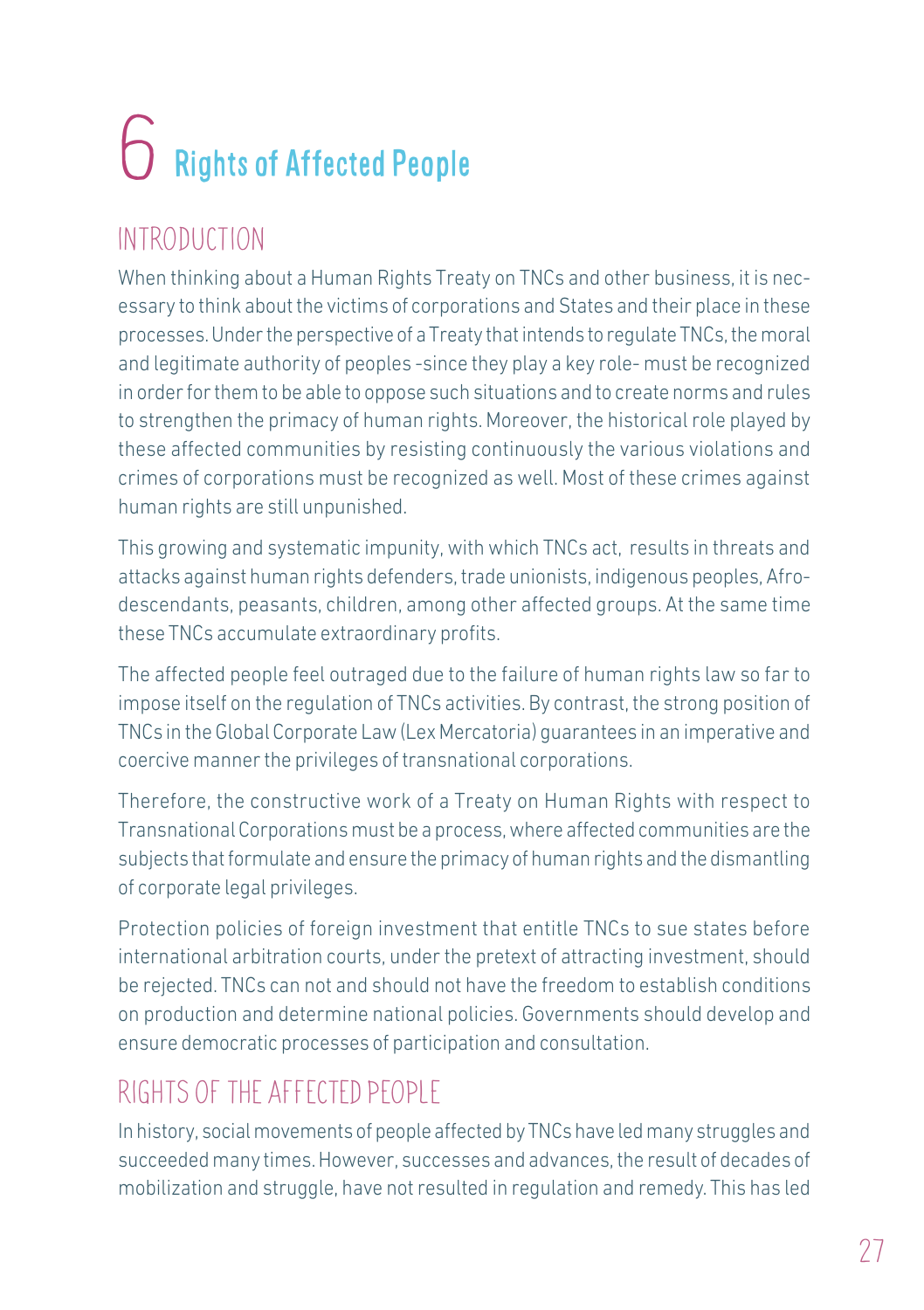the affected people to differentiated levels of protection in different States against harm by TNCs.

The restrictive and limited definition of the concept "persons affected by corporations" and reparation in each case results from the fact that people's conquests have not been linked to human rights, because there is no international legal framework to implement the (separate and/or joint) obligations of States to protect people against TNCs. Therefore, the existence of a treaty containing a broad definition of the concept of affected people is of the utmost importance.

It is, thus, crucial, to have a treaty with one of its chapters devoted to tackling such a concept and the ways to repair rights violations already achieved through struggles in several countries. Creating such a framework for peoples rights to remedy against corporate harm to recognize the rights of affected people (affected either by dams, mining or other corporate activities) would mean a great attainment by social movements that demand a legal recognition of their social conquests as full rights.

So, we can see that some already existing principles set up by international law are linked to this proposal such as the right to know, the right to justice, the right to reparation, the right to guarantees of non-repetition etc. It is to be noticed that some particular issues are extremely important for TNCs' victims in their search of justice during legal procedures. These are:

- · no court costs;
- · possibility of class actions;
- · prompt processes;
- · limitation of transactional remedies.

#### I. NO COURT COSTS

One of the most important problems victims have to face is lack of financial means to commence and carry through the judicial process. This is particularly due to the fact that often victims face TNCs with financial means sometimes larger than those of the State that is competent to carry out the process.

To illustrate this, The UN budget for human rights protection mechanisms for 2014 was 34,6 million dollars<sup>1</sup>, that is 50% the amount General Motors spends (70 million) for one-year sponsoring Manchester United<sup>2</sup> football team shirt!

Similarly, Apple's 37 million profits in 2013, could finance the work of such mechanisms until 30143 !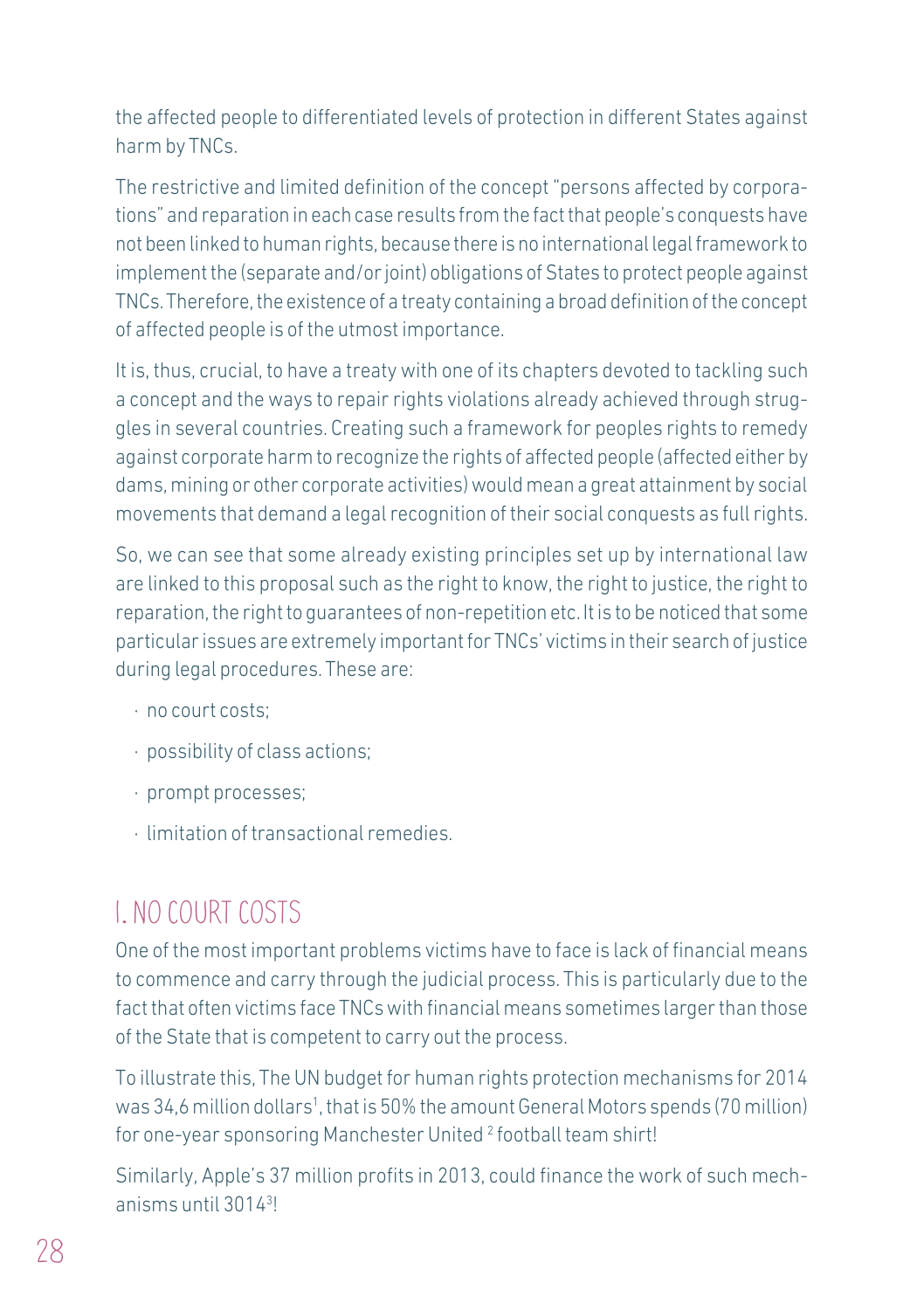In order to limit the pernicious consequences of such inequality, processes for victims of human rights violations should be free. This means that where there is enough evidence that the person who addresses the court is likely to have been indeed a victim of human rights violations or corporate impairment of his/her human rights, he/she should be free from paying legal costs and to compensate the potential perpetrators if they were acquitted. Furthermore, legal advisers' fees, which usually are the most important burden as well as the main hindrance for victims to access justice, should be met by a fund administered by the State, but taxed from the corporate sector.

Such possibility is, on the other hand, expressly previewed by the Rules of the European Court of Human Rights<sup>4</sup>, although limited to persons that have insufficient means. It happens similarly in some domestic legislation. For instance, the Spanish law for "victims of terrorism"<sup>5</sup> exempts these people from any legal cost and puts a free lawyer at their disposal for the whole process. It is to be noticed that this law was passed in September 2011, when the economy was in full recession. This shows that a government's decision to grant free legal process to a limited group of actionable cases does not have a decisive influence as regards public investment and is just the result of a political decision.

This being said, financing this sort of processes could be a problem for some States that do not have enough financial resources. Also, the fact that States have to take legal measures against TNCs that often use dilatory legal tricks against victims (see the example of Chevron-Ecuador in the United States), leads to the proposal of a fund to be raised by a fixed tax to be paid by TNCs.

#### II. CLASS ACTION

Human rights violations, torts and crimes, particularly those of ESCR, often affect a high number of victims. In order to make the process easier, they should be able to take a class action.

This means that victims could designate one person to represent them, who would initiate the action on behalf of all of them in order to defend all their interests. Such a measure could avoid multiple and contradictory processes, reduce the States' judicial costs and concentrate all victims' means in a sole process.

UN treaty bodies such as the Committee on Economic, Social and Cultural Rights<sup>6</sup> preview this kind of procedures. They are also included in some domestic legislation in countries such as the United States, Canada, Brazil, United Kingdom, Portugal and Sweden<sup>7</sup>. In other countries, associations with legal status that bring together all of the victims can take action.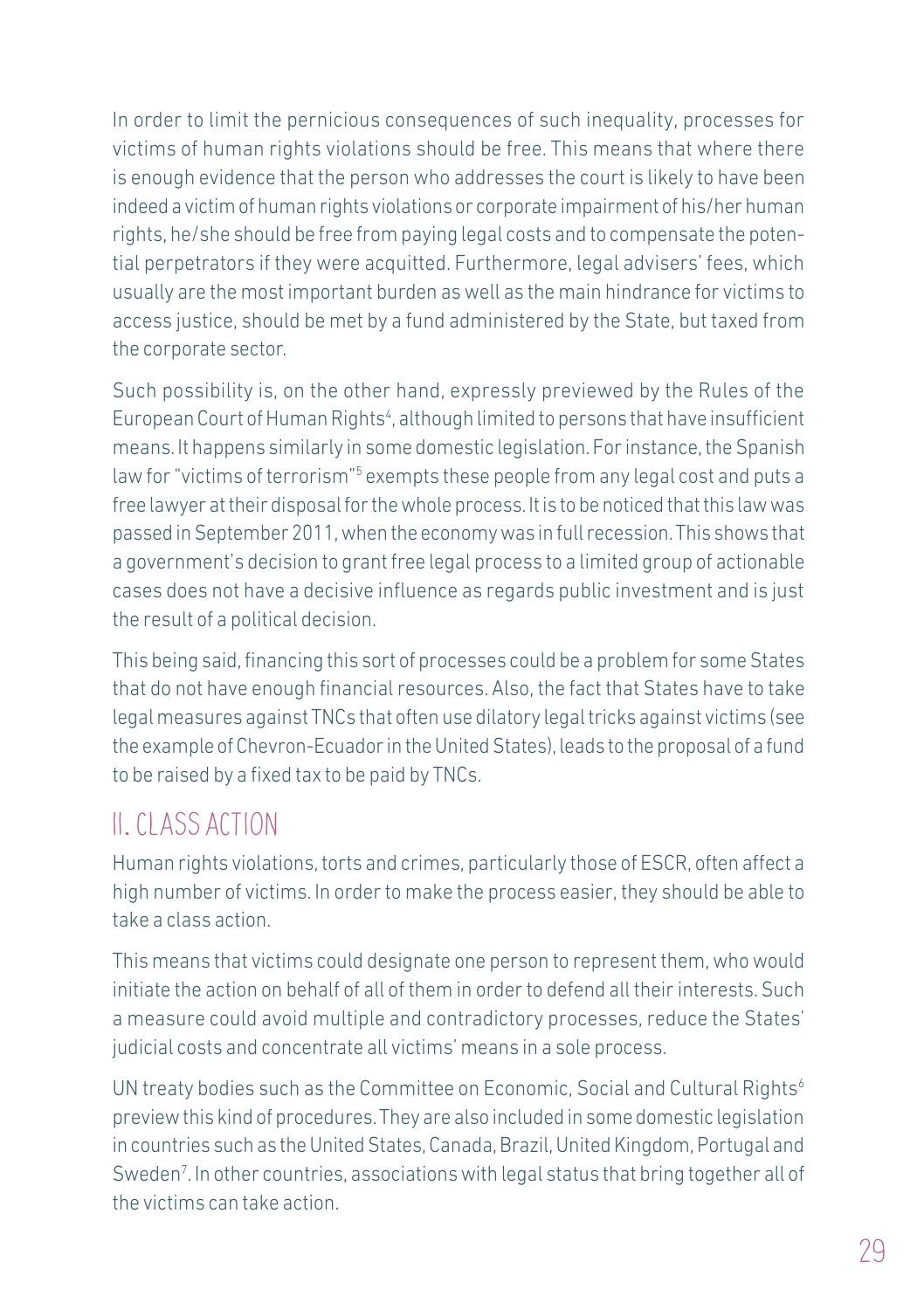### III. PROMPT PROCESSES

The principles of an equal process must be respected along the whole procedure, including, among other things, respect for the requirement of promptness, in the interest of the victim as well as in that of the accused person/entity. Thus, any instance that is sought should have all necessary means to make possible for the victims to get conviction for those accountable, as well as reparation for the harm caused within a reasonable time. This happened, for instance, in the case of the asbestos' victims, who died before justice was achieved.

#### IV. LIMITATION OF TRANSACTIONAL REMEDIES OR OUT OF COURT SETTLEMENTS

Another common problem is that of transactional remedies proposed to the victims in order to avoid a judgement. This is particularly important since victims are often in a situation of vulnerability that pushes them to accept transactional proposals as they foresee a partial compensation in the short term if they withdraw any action. This can happen even when it could take victims to an overall compensation for the harm suffered as well as the effective conviction of those accountable. From Unocal-Burma to Probo Koala, examples are numerous.

For exemple, we can look at two cases of fraud. Fines of several hundreds or thousands of million dollars, imposed for tax evasion in the United States and some European countries on banking societies do not deter these corporations as they already preview this kind of sanction in their budgets, without significantly changing their practices.

Even worse, friendly settlements can be seen as a "permission" to continue to commit crimes and violations. This is what Roland Arnall, founder of Ameriquest <sup>8</sup> did, to avoid sentences and turned friendly settlements (goods deliveries to minorities associations in the US) to his advantage:

"Payments made case by case with Ameriquest were worse than useless: they did not deter fraud neither pillage against minorities. Arnall saw payment of fines and donations imposed by such agreements as a real permission to evade. Fines were not too strong and they did not serve at all to make profits made out of evasions useless. These friendly payments only improved Arnall's image and reputation. He got out of this wealthier and more powerful."<sup>9</sup>

Obviously, friendly settlements must not be forbidden. They can be taken into account, according to each case, but they must be a sufficient deterrent so as to put an end to certain practices and not perpetuate impunity.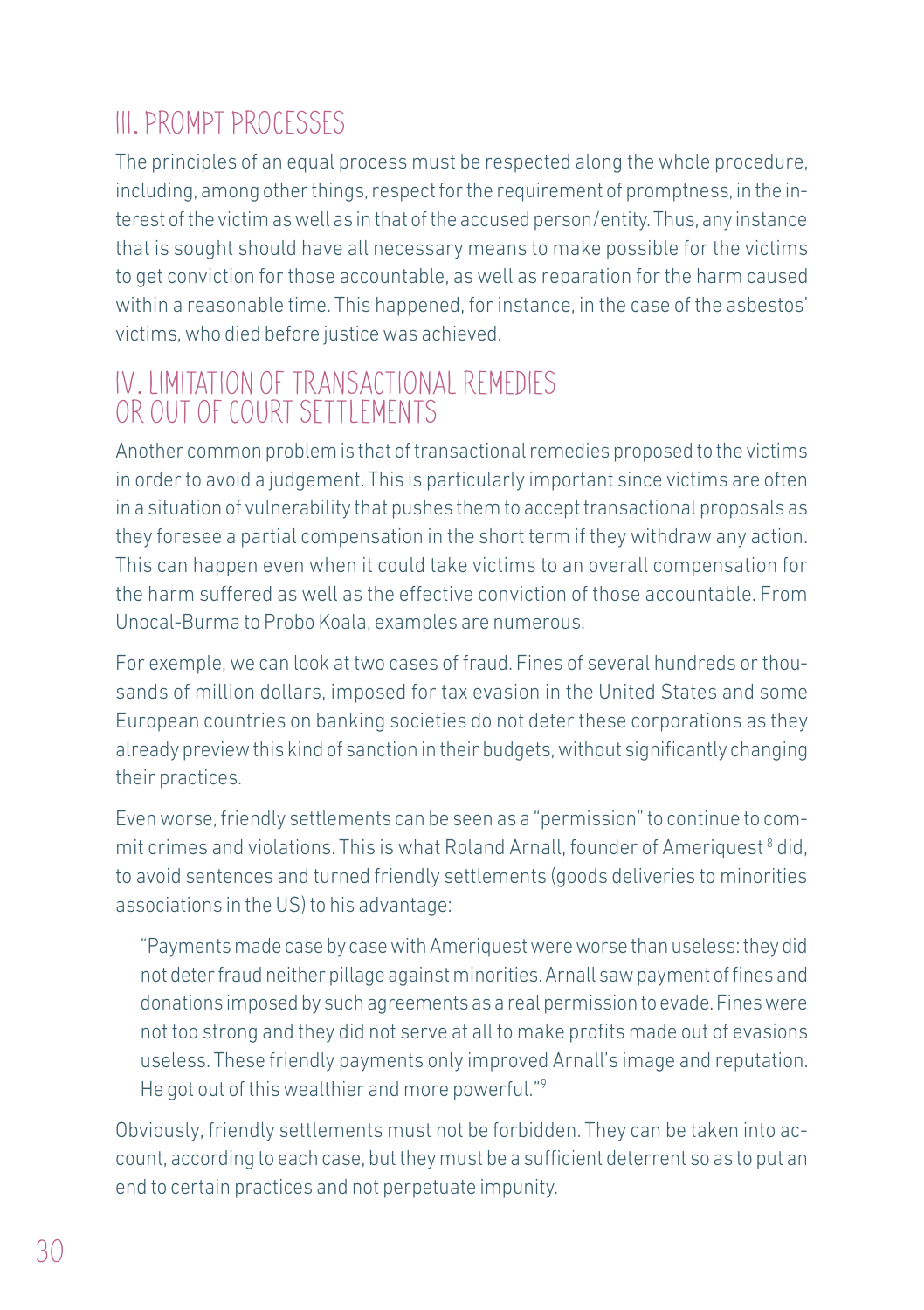- 1. United Nations Human Rights Office of the High Commissioner, "OHCHR Report 2014", http://www2.ohchr.org/english/OHCHRReport2014/WEB\_version/allegati/Downloads/1\_The\_ whole\_Report\_2014.pdf
- 2. "Manchester United to get \$559 million in GM shirt sponsor deal", *Reuters* (4 de agosto de 2012), http://www.reuters.com/article/2012/08/04/us-soccer-manchesterunited-jerseysidUSBRE8730KV20120804
- 3. "Fortune Global 500 (2013)", in Wikipédia, online: <http://fr.wikipedia.org/w/index. php?title=Fortune\_Global\_500\_(2013)&oldid=105977188> (accessed on the 6th August 2014).
- 4. Rules of the European Court of Human Rights, January 2016, Article 100 ff.
- 5. Law on the recognition and overall protection to victims of terrorism, (2011), Law 29/2011, on Recognition and Overall Protection to Victims of Terrorism, art. 48.1.
- 6. http://www.ohchr.org/EN/HRBodies/TBPetitions/Pages/HRTBPetitions.aspx#individualcomm
- 7. Bruno Deffains, Myriam Doriat-Duban, Eric Langlais y Tatiana Markova, Analyse économique de la prise en charge des victimes d'accidents collectifs par le droit, Université Nancy 2, 2005, p. 29, http://www.gip-recherche-justice.fr/catalogue/PDF/rapports/143-RF\_Deffains\_AZF.pdf (data related to 2004).
- 8. A mortgage loan society that was at the core of the subprime crisis (2007-2010) in the United States for their systematic frauds.
- 9. Aurore Lalucq and William K. Black (eds), Les banquiers contre les banques: Le rôle de la criminalité en col blanc dans les crises financières, p. 64 (Paris: Charles Léopold Mayer, October 2015).